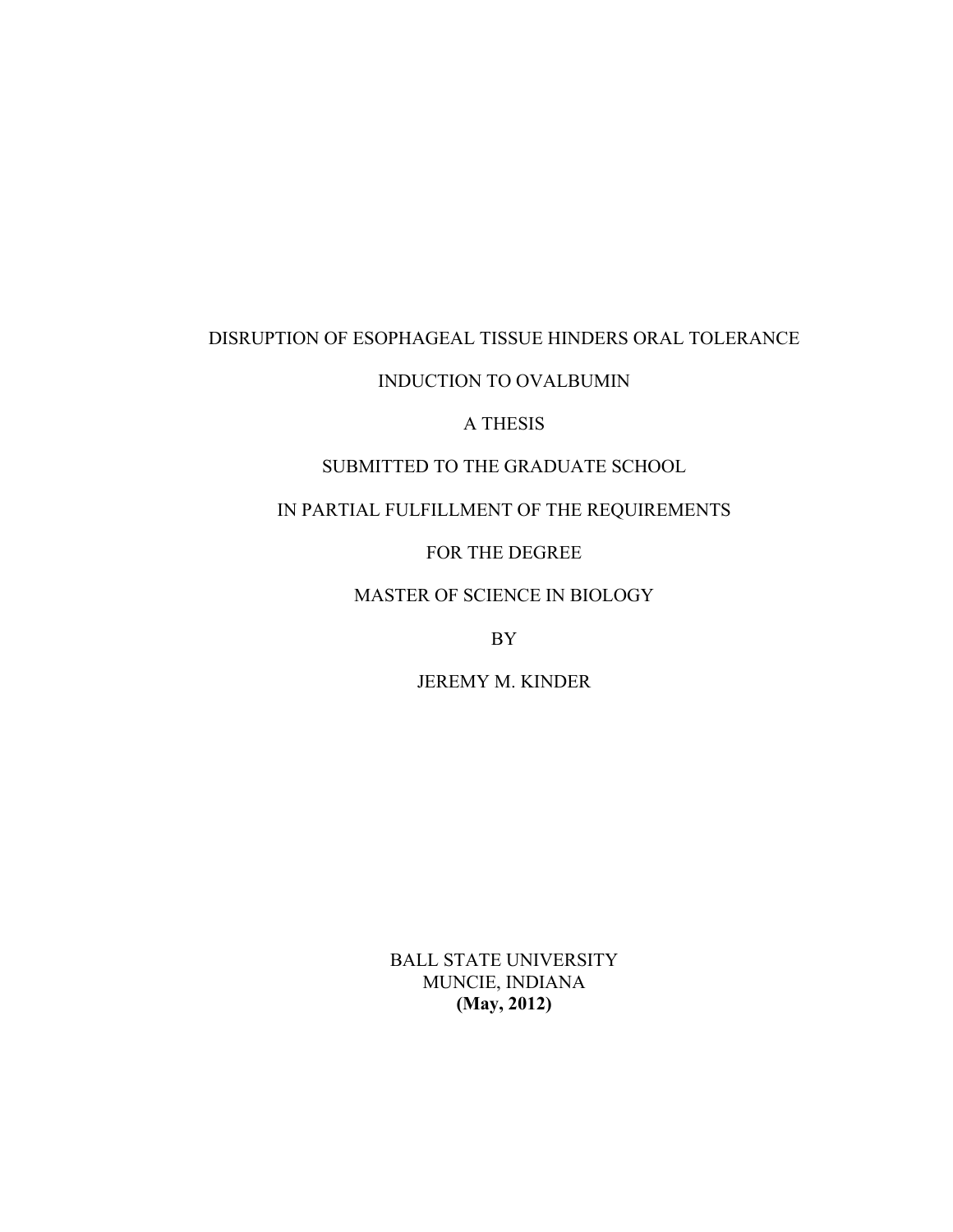# **Acknowledgements**

| Thesis Advisor:           | Dr. Heather Bruns                                                             |
|---------------------------|-------------------------------------------------------------------------------|
| Thesis Committee Members: | Dr. Susan McDowell                                                            |
|                           | Dr. Jennifer Metzler                                                          |
| Funding Provided By:      | <b>Ball State University ASPIRE Grant Program</b>                             |
|                           | <b>Ball State University Department of Biology</b>                            |
| Staining Performed By:    | Indiana University Immunohistochemistry Lab                                   |
|                           | Dr. Marc Rothenberg – Cincinnati Children's<br><b>Hospital Medical Center</b> |

A special thanks to Dr. Bruns for all of her help and support throughout my undergraduate and graduate career, and for introducing me to the world of immunology and scientific research. I also want to thank my family, friends, and the entire Bruns lab for their constant support and feedback during this project.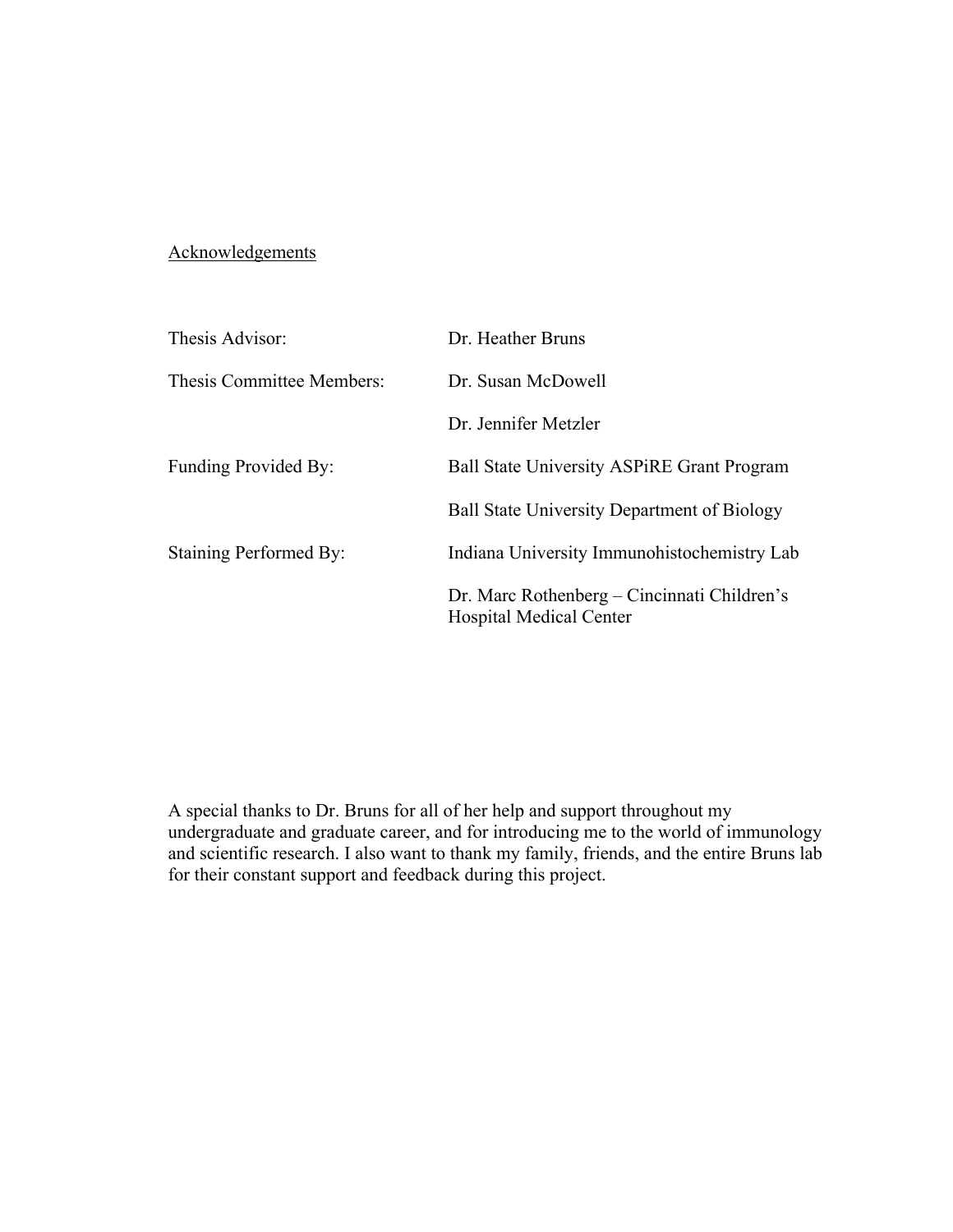# Table of Contents

| Introduction:          | 4  |
|------------------------|----|
| Materials and Methods: | 7  |
| Results:               | 12 |
| Figure 1               | 13 |
| Figure 2               | 14 |
| Figure 3               | 16 |
| Figure 4               | 18 |
| Figure 5               | 20 |
| Figure 6               | 21 |
| Figure 7               | 23 |
| Discussion:            | 24 |
| References:            | 28 |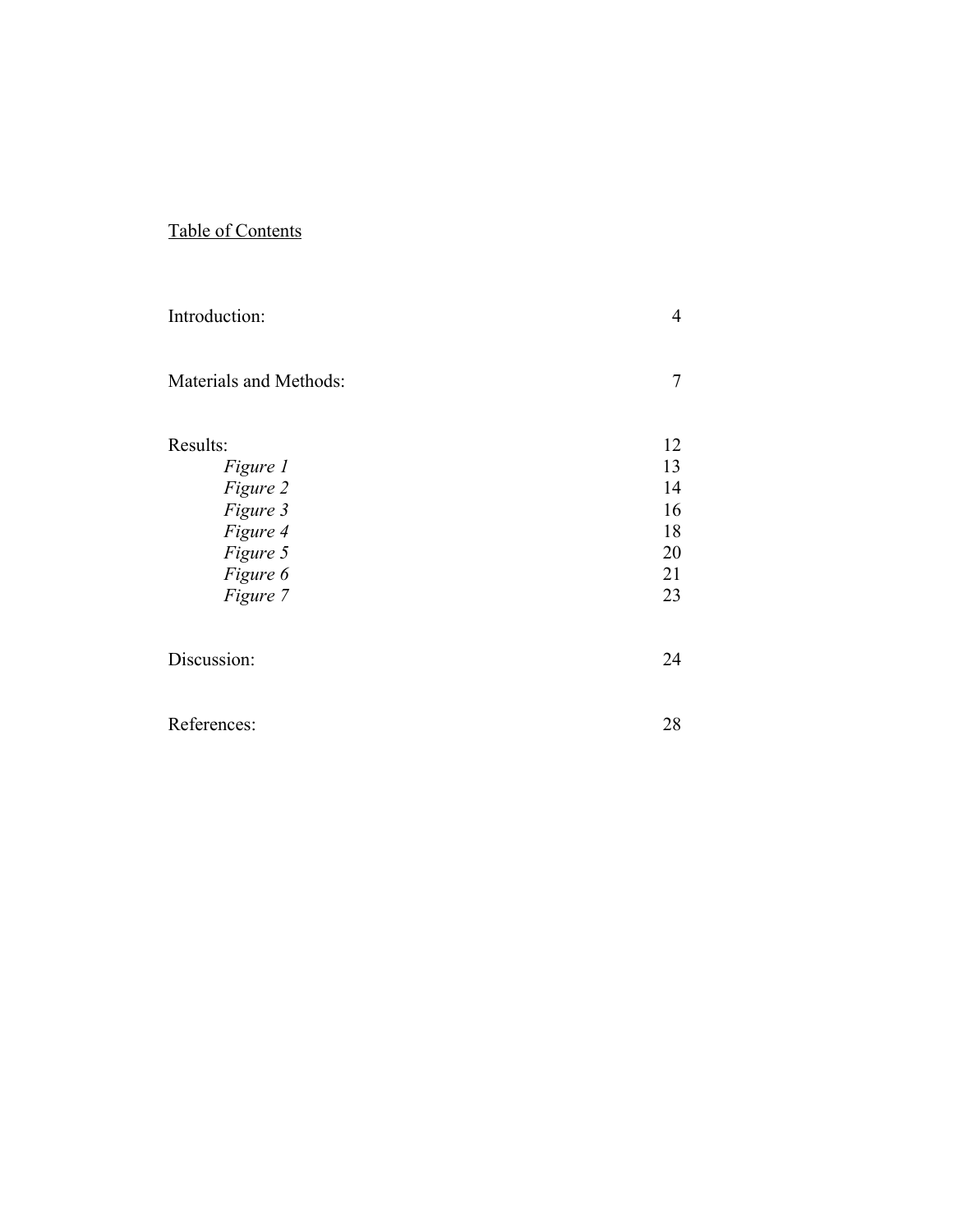#### Introduction

The immune system is constantly in contact with foreign but harmless antigen such as food proteins, and a mechanism must be in place to avoid needless immune responses against these antigens. Oral tolerance is the active suppression of an immune response to fed antigen, upon subsequent challenge with that same antigen [1]. Importantly this tolerance is induced throughout the gut-associated lymphoid tissue (GALT) and other associated mucosal tissues.

Mucosal membranes line the surface of the respiratory, gastrointestinal (GI), and urogenital tracts and contain unique structures and components, both of lymphoid and non-lymphoid origin, that provide protection for the body and comprise the mucosal immune system [2]. The main role of the GALT is the interaction and ingestion of harmless food proteins, and so it acts to provide a tolerogenic atmosphere through several inductive sites including Peyer's patches (PPs), and mesenteric lymph nodes (MLN)[1]. In mice it has been shown that antigen encountered in the periphery by antigen presenting cells (APCs) is identified and transported to the MLNs through CCR-7 dependent signaling and this process is necessary for tolerance induction [3]. PPs are located throughout the GI tract and contain specialized M-cells, which allow for constant sampling of antigen, and subsequent processing by immune cells contained within [2].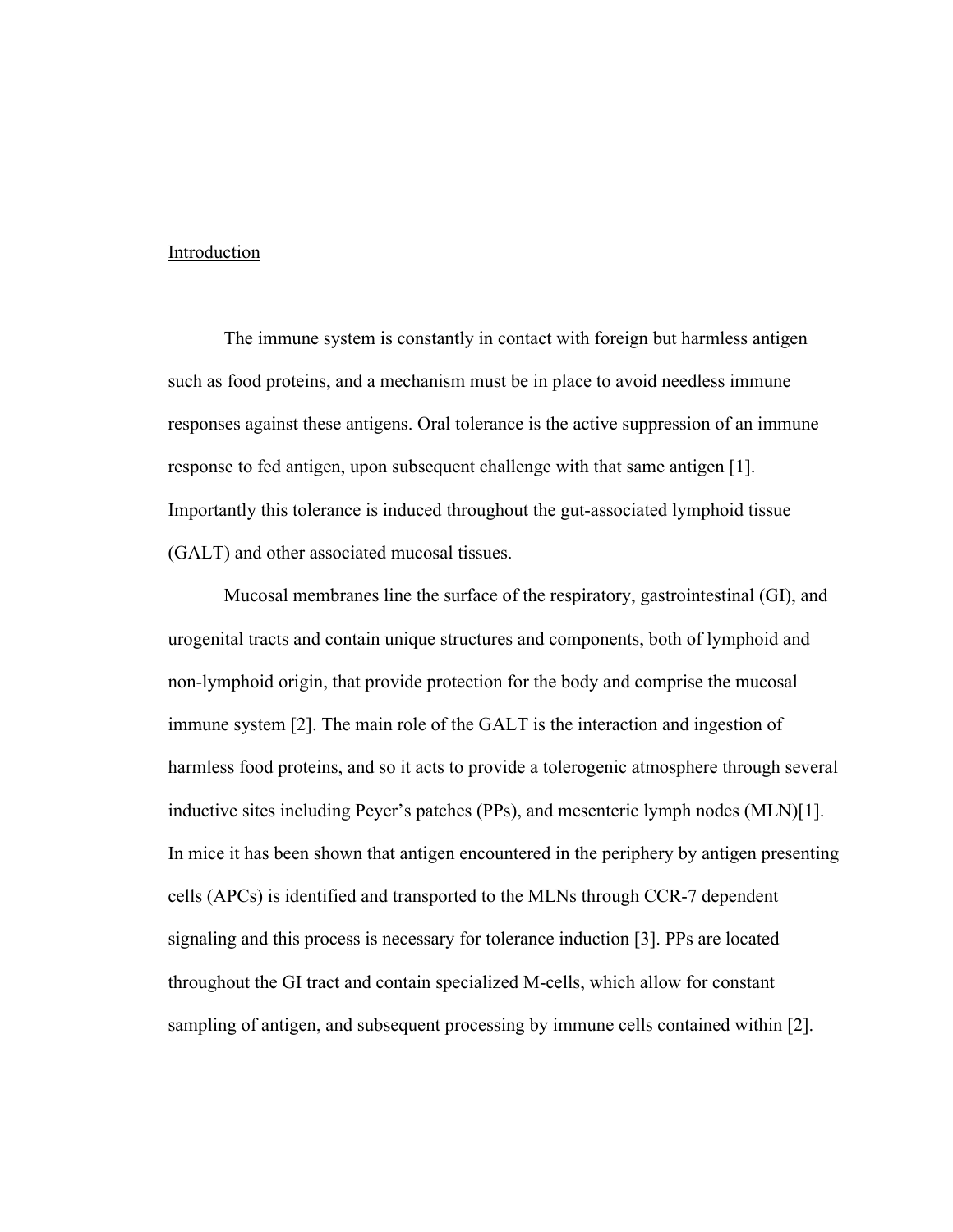These immune cells include T regs [4], DCs [5-7], intestinal epithelial cells (IECs) [6] and intraepithelial lymphocytes (IELs) [8].

Once these immature cells arrive within the mucosal tissue they are uniquely conditioned to elicit a tolerogenic response by the presence of anti-inflammatory components such as IL-10, [9, 10] TGF-β, [11] and retinoic acid, [12] which are present within the mucosal environment. Under normal conditions, immature DCs process foreign but harmless antigen and act to suppress or delete autoreactive T-cells and stimulate Treg differentiation in order to create a tolerant atmosphere [7]. However, once inflammation has been induced through pathogen invasion, tissue damage, or various other mechanisms, the release of pro-inflammatory cytokines forces the maturation of immature DCs, putting them on high alert, and elevating the inflammatory response to antigen, regardless of its harmful or harmless nature.

The larynx is the gateway to the GI tract and therefore serves as one of the first sites of antigen introduction to the immune system. Recent examination of the epithelial cells of the human larynx, have revealed the presence of unique expression patterns of antigen presenting molecules within the laryngeal tissue [13]. A high amount of MHC Class I was observed in the deep layers of tissue, however a reduction of MHC class I and an increase in CD1d was observed on the superficial layers of laryngeal tissue. Secondly, the epithelial cells were found to contain MHC class II, which is normally present only on professional APCs. It is possible that the decreased expression of MHC class I molecules as opposed to other areas such as the spleen, as well as the presence of MHC class II in the absence of co-stimulatory molecules aids to establish a tolerant atmosphere to the barrage of external antigen it receives from the outside environment.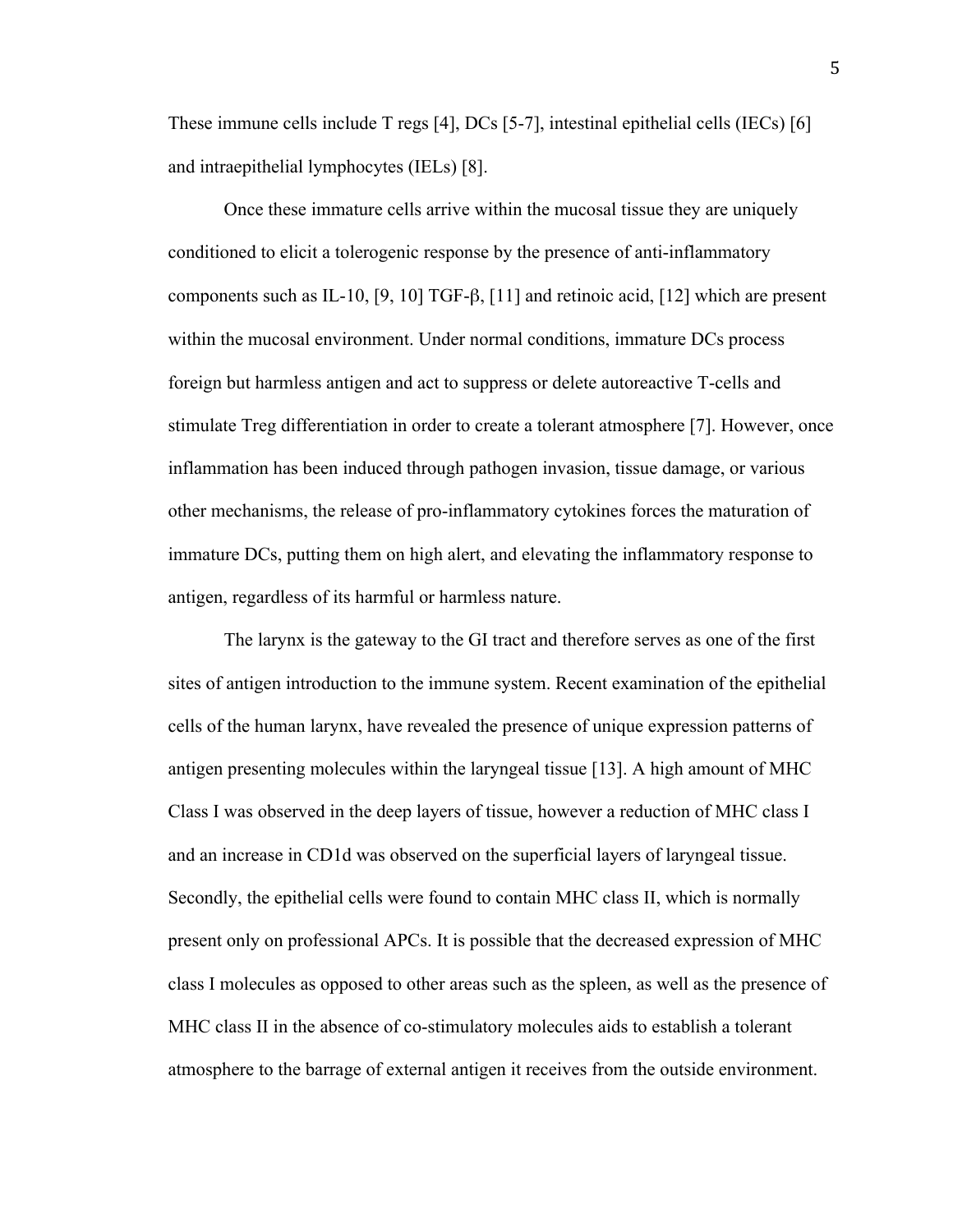Although the esophagus lies proximal to the larynx, even less is known about its immunologic architecture or its role in initiating immune responses. However, given its location and the knowledge of interplay and trafficking of cells between mucosal tissues, it is possible that it too may have a role in establishing a tolerant response to fed antigens.

In the present study, we investigated whether physical damage of the esophageal mucosal tissue would abrogate oral tolerance induction to fed antigen. This hypothesis was tested by feeding mice the antigenic protein, ovalbumin (OVA) via feeding needle gavage over a 14-day period. The levels of OVA-specific IgG were measured via ELISA to assess tolerance induction, while changes in cell populations were measured via immunohistochemistry to assess the severity of damage from the needle-gavage treatment.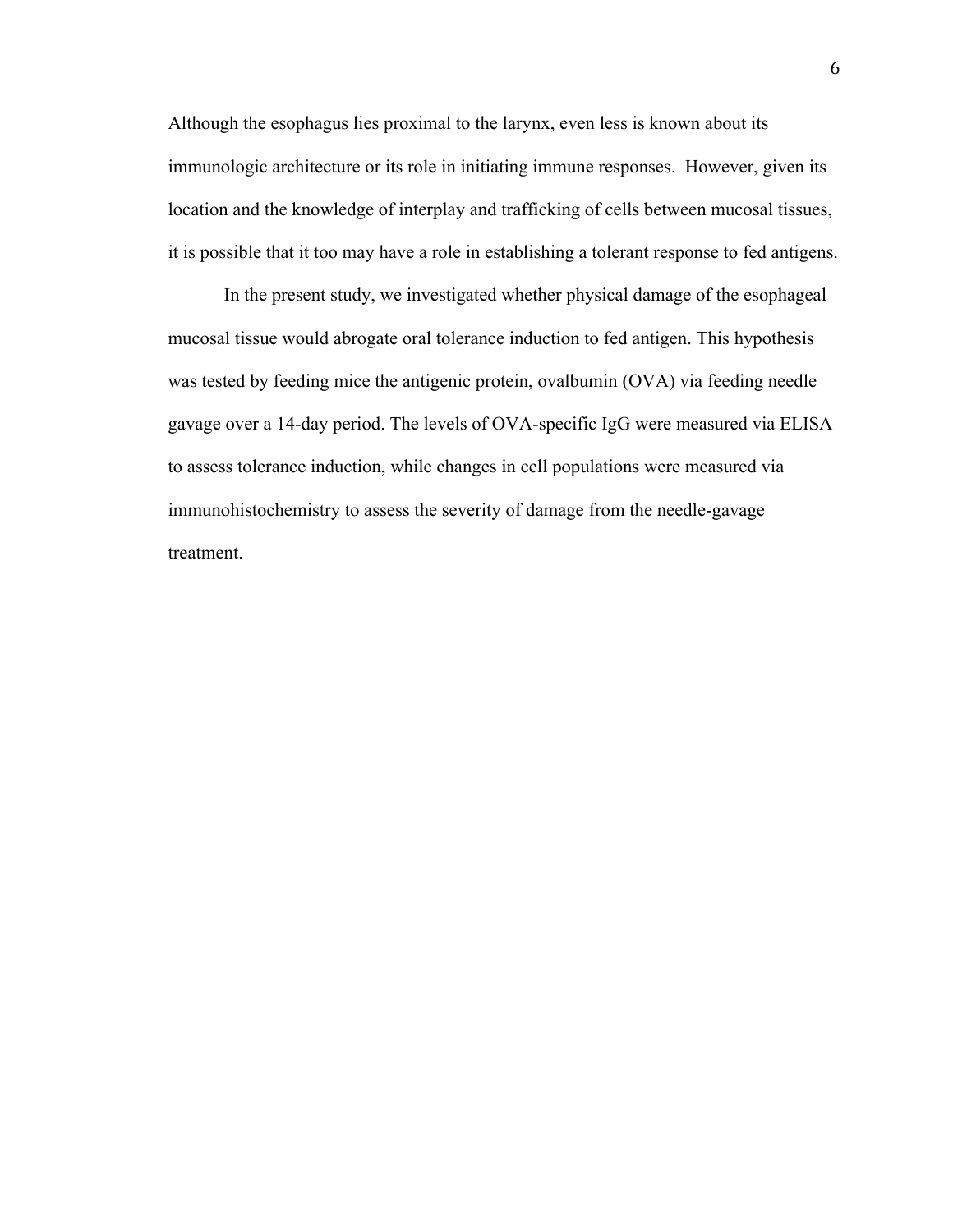#### Materials and Methods

#### *Mice*

Balb/c mice (8-12 weeks) bred from mating pairs purchased from The Jackson Laboratory (Bar Harbor, ME), were used for each study. Mice were housed individually in cages and separated into four treatment groups, with no fewer than three mice per group and with equal numbers of each sex between groups. All methods involving mice were approved by the Ball State University Animal Care and Use Committee.

## *Oral Tolerance Induction Studies*

Four treatment groups were used for each experiment sNT (syringe-fed nontolerized), sOT (syringe-fed orally tolerized to OVA), nNT (needle-fed non-tolerized), and nOT (needle-fed orally tolerized to OVA). Mice fed via the syringe method received treatment, where the tip of the syringe (with no needle attached) was placed into the mouth of the mouse and the solution was administered drop-wise. Needle-fed mice were fed via intragastric gavage with a ball-tipped 18 gauge-feeding needle (SouthPoint Surgical Supply, Coral Springs, FL) for a period of up to 14 days.

Mice were fed water (sNT/nNT) or 3mg OVA (sOT/nOT) in a total of 200µL daily for a total of 14 days using either the syringe or intragastric gavage method, as mentioned above. Half of the mice from each group were sacrificed 24 hours following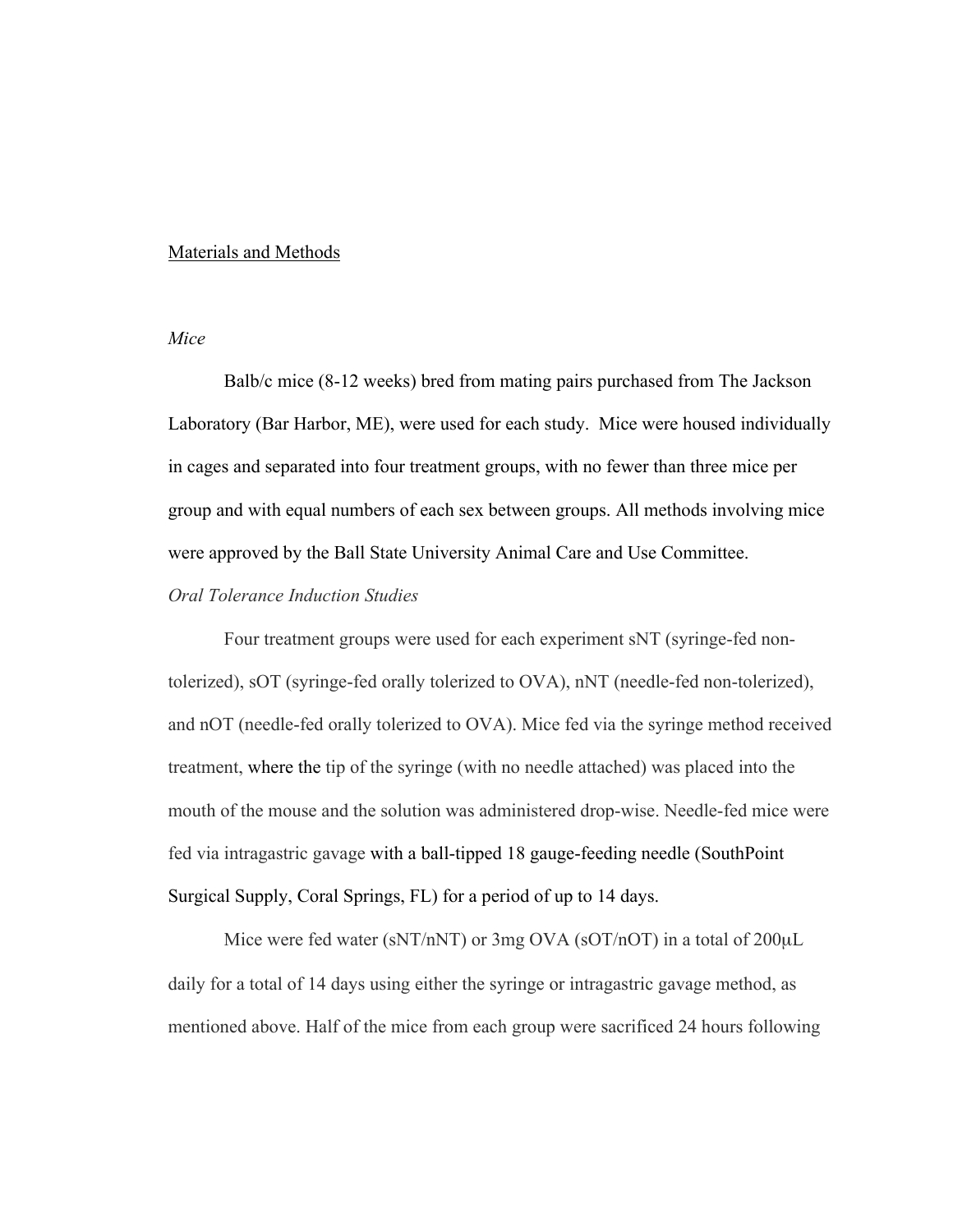the final feeding via  $CO<sub>2</sub>$  asphyxiation and esophageal tissue was harvested for histological analysis.

5 days following the final feeding, the remaining mice were challenged via intraperitoneal immunization with OVA (0.1mg in 200µL of 50% alum solution) both 1 week and 2 weeks following the final feeding.

One week following the second immunization, mice were sacrificed via  $CO<sub>2</sub>$ asphyxiation, blood was collected using cardiac puncture, and serum was isolated. This treatment plan is outlined in Figure 1.

#### *Enzyme-linked Immunosorbant Assay (ELISA)*

Levels of OVA-specific IgG present in the serum were detected using an indirect ELISA. 96-well plates were coated with OVA (0.4mg/well) (Sigma-Aldrich, St. Louis, MO) in 100µL coating buffer (Bethyl Laboratories, Montgomery, TX) and placed at 4<sup>o</sup>C overnight. Plates were then washed three times in wash buffer (Bethyl Laboratories) between every step. Plates were then blocked for 30 minutes with blocking solution (Bethyl Laboratories). Serum from each mouse was diluted 1:100, 1:5000, 1:2500, and 1:12500, added to the plate, and incubated for 2 hours at room temperature. Following sample addition, plates were incubated with 100 $\mu$ L rat anti-mouse IgG-AP, human adsorbed (1:1000) (Southern Biotech, Birmingham, AL). To catalyze the enzymatic reaction *para*-Nitrophenylphosphate (0.4mg/well) (Sigma-Aldrich) in 100µL enzymatic substrate solution (Bethyl Laboratories) was used for detection. Samples were analyzed in duplicate using a microplate reader (Model 680, BIO-RAD).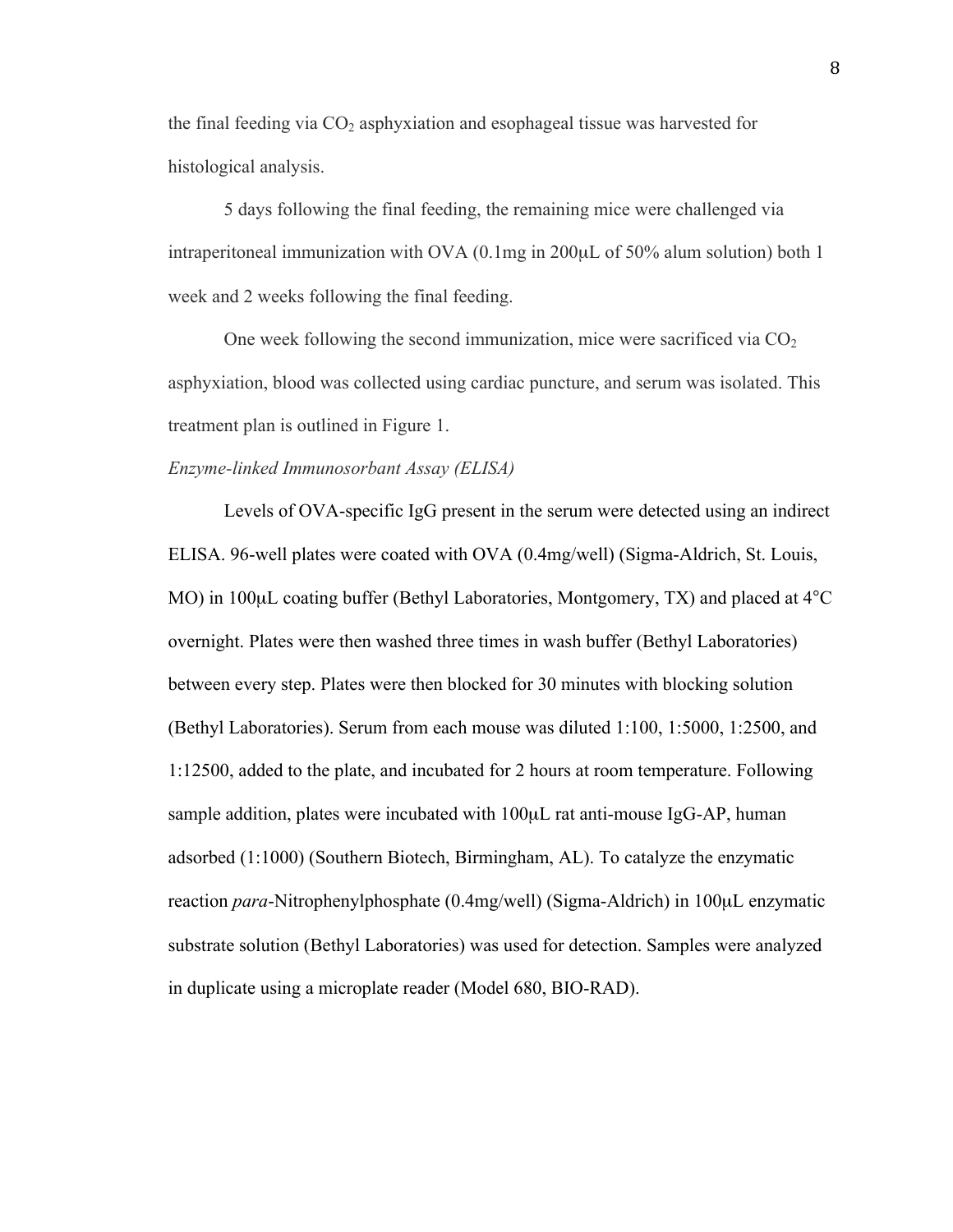#### *Timepoint Studies*

Mice were either handled (to mimic handling that would occur via intragastic gavage) or fed water via intragastric gavage daily for a total of 7 days. Mice were selected at random from the group, sacrificed at Day  $0, 1, 3$ , and  $7$  via  $CO<sub>2</sub>$  asphyxiation, and esophageal tissue was harvested for histological analysis.

#### *Tissue Harvesting*

For both the Oral Tolerance and Timepoint studies, esophageal tissue was harvested from each mouse. Tissue was placed in a protective cassette and stored in 10% neutral-buffered-formalin (NBF) at room temperature for 6-8hrs. Following fixation in NBF, tissue cassettes were transferred and stored in 70% ethanol. Embedding, processing, and staining were performed at the Indiana University School of Medicine Immunohistochemistry Laboratory (Indianapolis, IN).

#### *Immunohistochemistry*

Immunohistochemistry was performed on the esophageal cross-sections to assess the infiltration of immune cells within the tissue and identify any inflammation that may result from intragastric gavage. A hematoxylin and eosin (H  $\&$  E) stain was performed to assess total immune cell infiltration in the submucosa. The chloroacetate esterase or Leder stain was used to determine the presence of granulocytes in the submucosa and epithelial layer. T-cells in the submucosa and epithelial layer were identified using and anti-CD3 antibody  $+3.3$ ' diaminobenzidine (DAB) stain within the tissue. All stains were provided by and performed by the Indiana University School of Medicine Immunohistochemistry Laboratory. An anti-major basic protein (MBP) stain was also performed to assess eosinophils within the esophageal tissue. This stain was provided by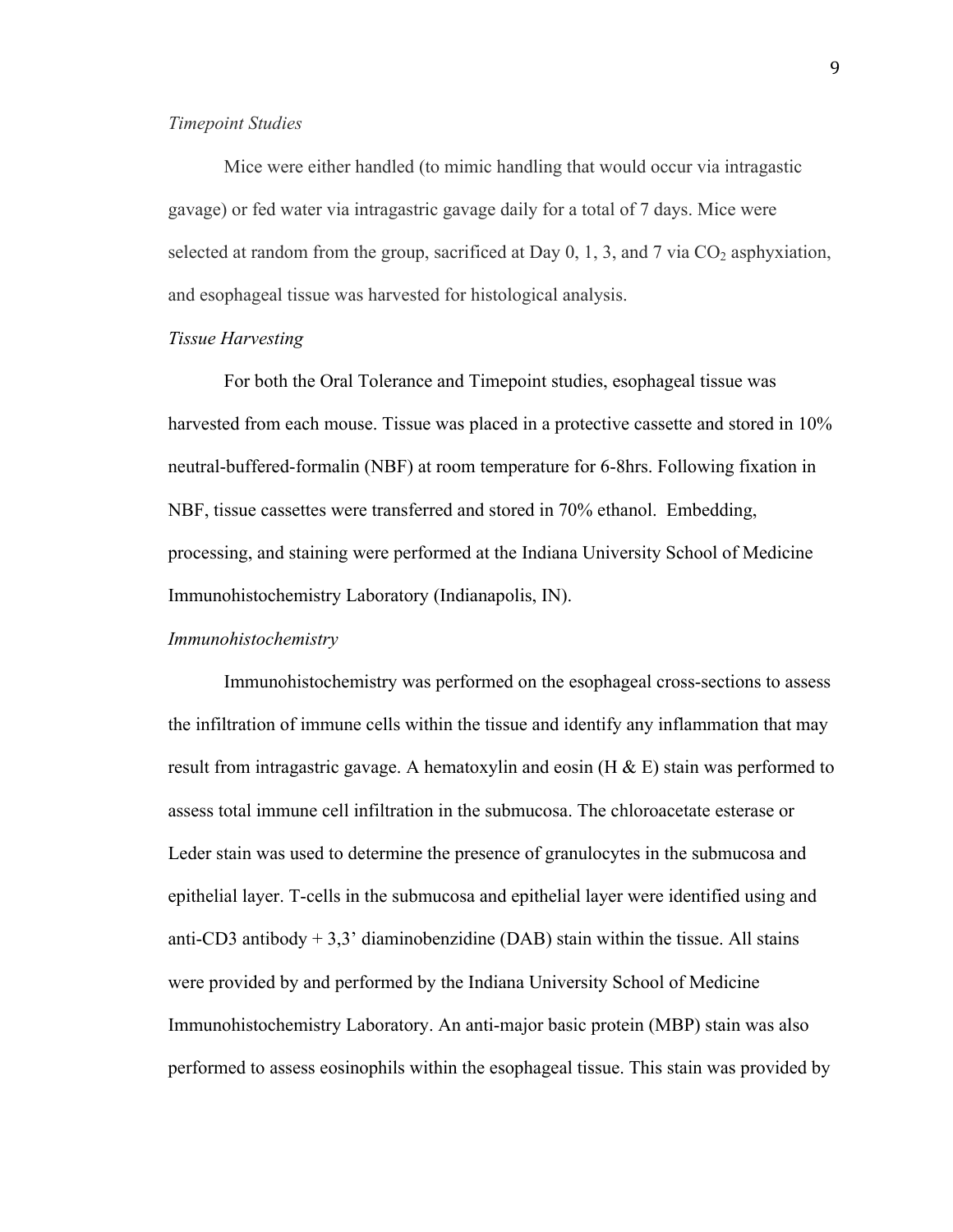and performed by Dr. Marc Rothenberg's lab at the University of Cincinnati Children's Hospital. Cells were counted using a 10 $\mu$ m x 10 $\mu$ m grid at 5 different locations along the mucosal/epithelial layer of the esophageal tissue in order to get the best representation of the tissue condition. The average of these cells counts were taken to determine the amount of cells per  $\mu$ m<sup>2</sup>.

#### *Pathology Grading*

A histological grading system was used to assess the damage to the tissue that could not be expressed by cell counts alone. Cell counts as well as tissue damage, abscesses, and aberrant epithelial cell growth was assessed using this grading scale. All pathology scores were performed by a "blinded" investigator evaluating only the H&E stained tissues. The pathology scale is as follows: Grade 1: The tissue is considered normal and less than 2 cells/ $\mu$ m<sup>2</sup>. No abscesses, mucosal shredding, or cell aggregates are present. Grade 2: The tissue is considered normal but more than 2 cells/ $\mu$ m<sup>2</sup> are present. No abscesses, mucosal shredding, or aggregates are present. Grade 3: Mucosal shredding is visible and less than 2 cells/ $\mu$ m<sup>2</sup>. Grade 4: Mucosal shredding is visible and more than 2 cells/ $\mu$ m<sup>2</sup>. Grade 5: 1-2 cell aggregates are present. Grade 6: Greater than 2 cellular aggregates or the presence of abscesses. Grade 7: Any combination of mucosal shredding, presence of aggregates of immune cells, and/or presence of abscesses in the tissue are present.

#### *Statistical Analysis*

All results from immunohistochemistry cell counts were analyzed using a Mann-Whitney rank sum test to determine statistical significance. All ELISA results were analyzed using a one-way ANOVA with Holm-Sidak post-hoc analysis. Pathology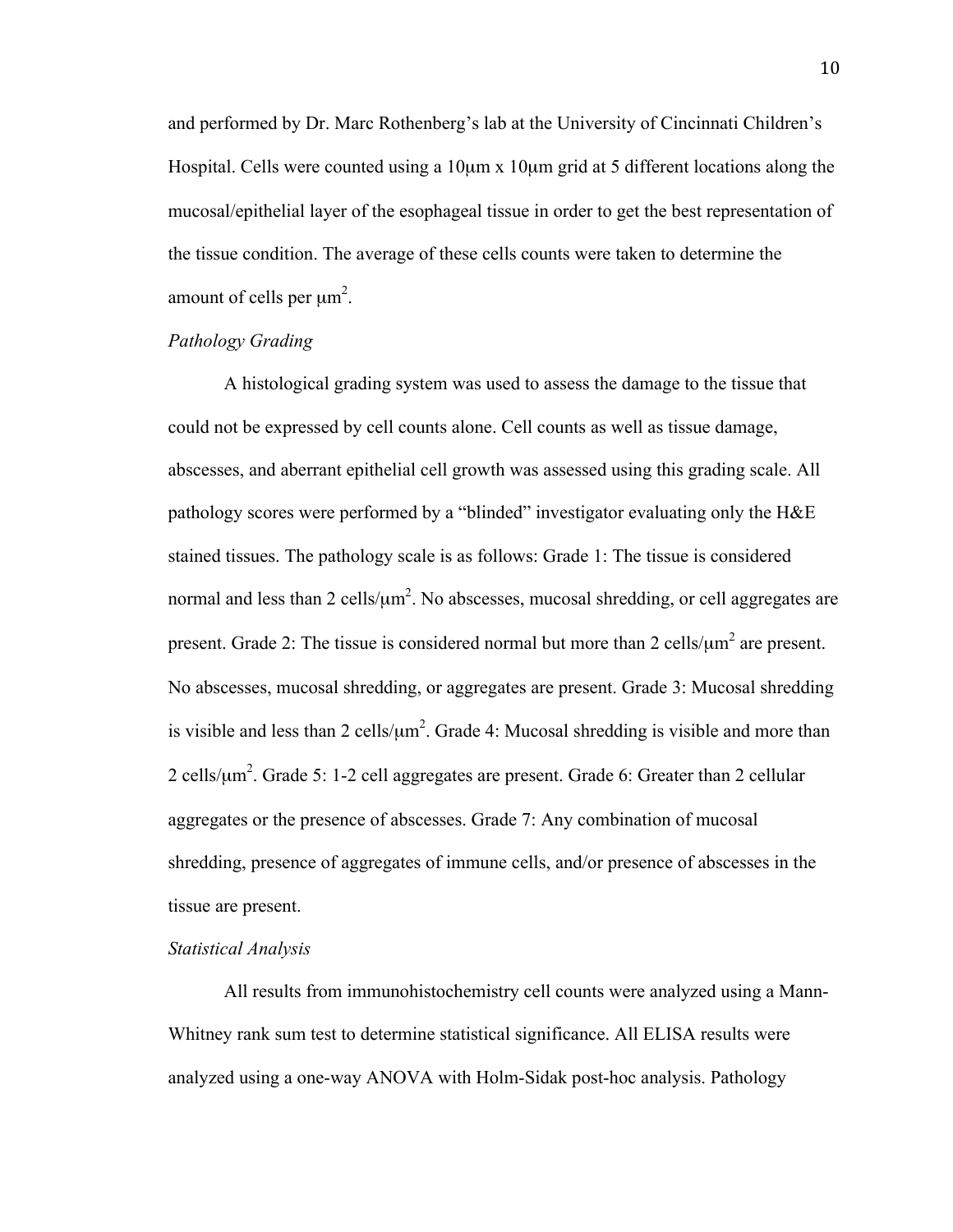grading scores were analyzed using a Kruskal-Wallis one-way ANOVA. A p-value < 0.05 was considered significant for all experiments. All statistical analysis was performed using SigmaStat 11 software.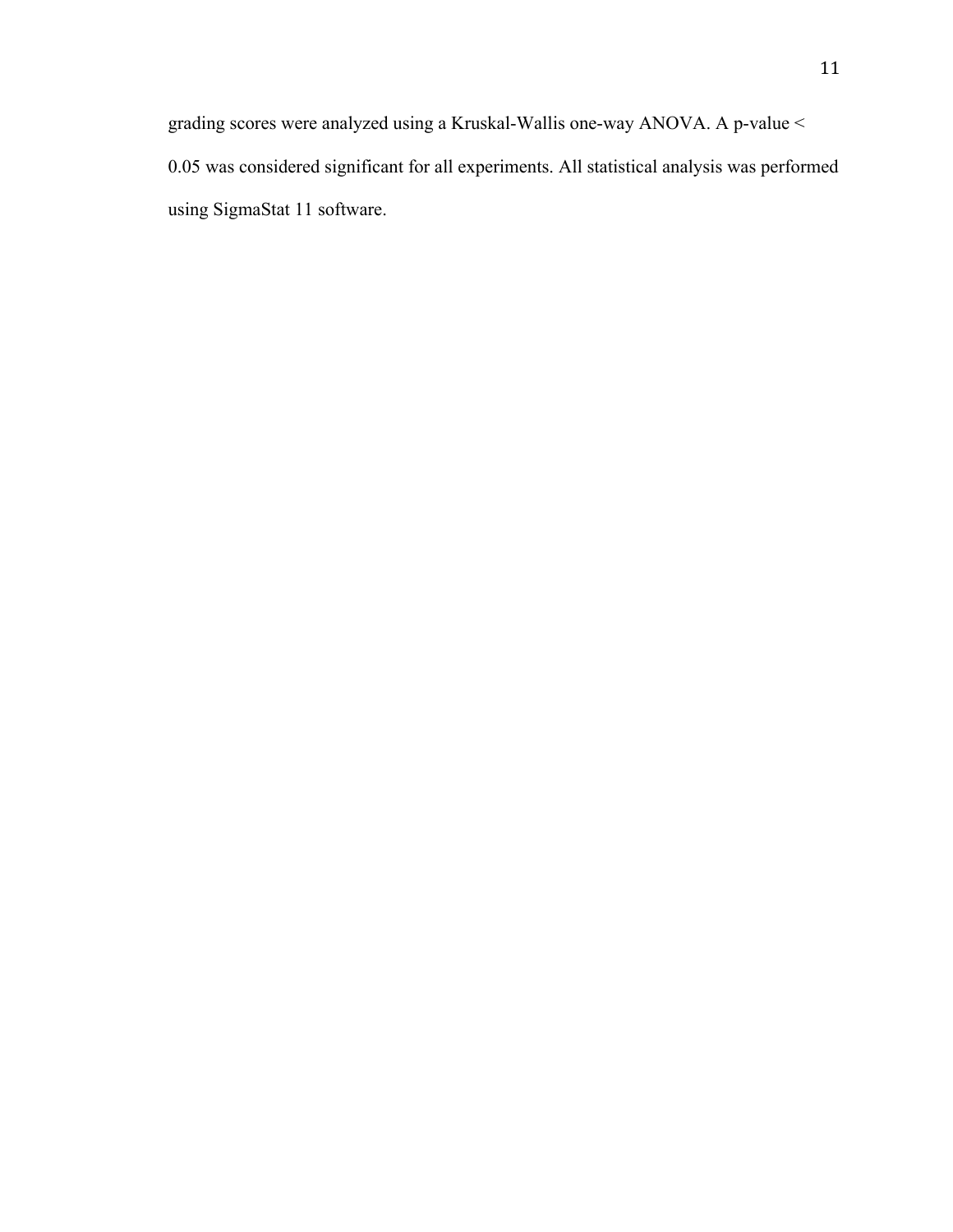#### Results

#### *Extended treatment with intragastric gavage abrogates oral tolerance induction*

Previous work in our lab suggested that extended use (14 days or more) with a feeding needle led to inconsistency in studies examining oral tolerance induction to OVA. To further examine the possibility that use of intragastric gavage for a period of 14 days was sufficient to cause a breakdown in oral tolerance induction, mice were fed water (sNT/nNT) or 3mg OVA (sOT/nOT) using either the syringe (sNT/sOT) or intragastric gavage (nNT/nOT) method daily for a period of 14 days (Figure 1). Following the feeding treatments, mice were challenged with OVA and levels of OVAspecific IgG were determined. A significant decrease in OVA-IgG levels was seen in the orally-tolerized syringe-fed mice compared to the non-tolerized, syringe-fed mice, demonstrating that tolerance induction to OVA was successful in the syringe-fed mice (Figure 2). However, orally-tolerized (nOT) mice fed via intragastric gavage failed to induce tolerance as evidenced by OVA-IgG levels comparable to non-tolerized (nNT) mice fed via intragastric gavage.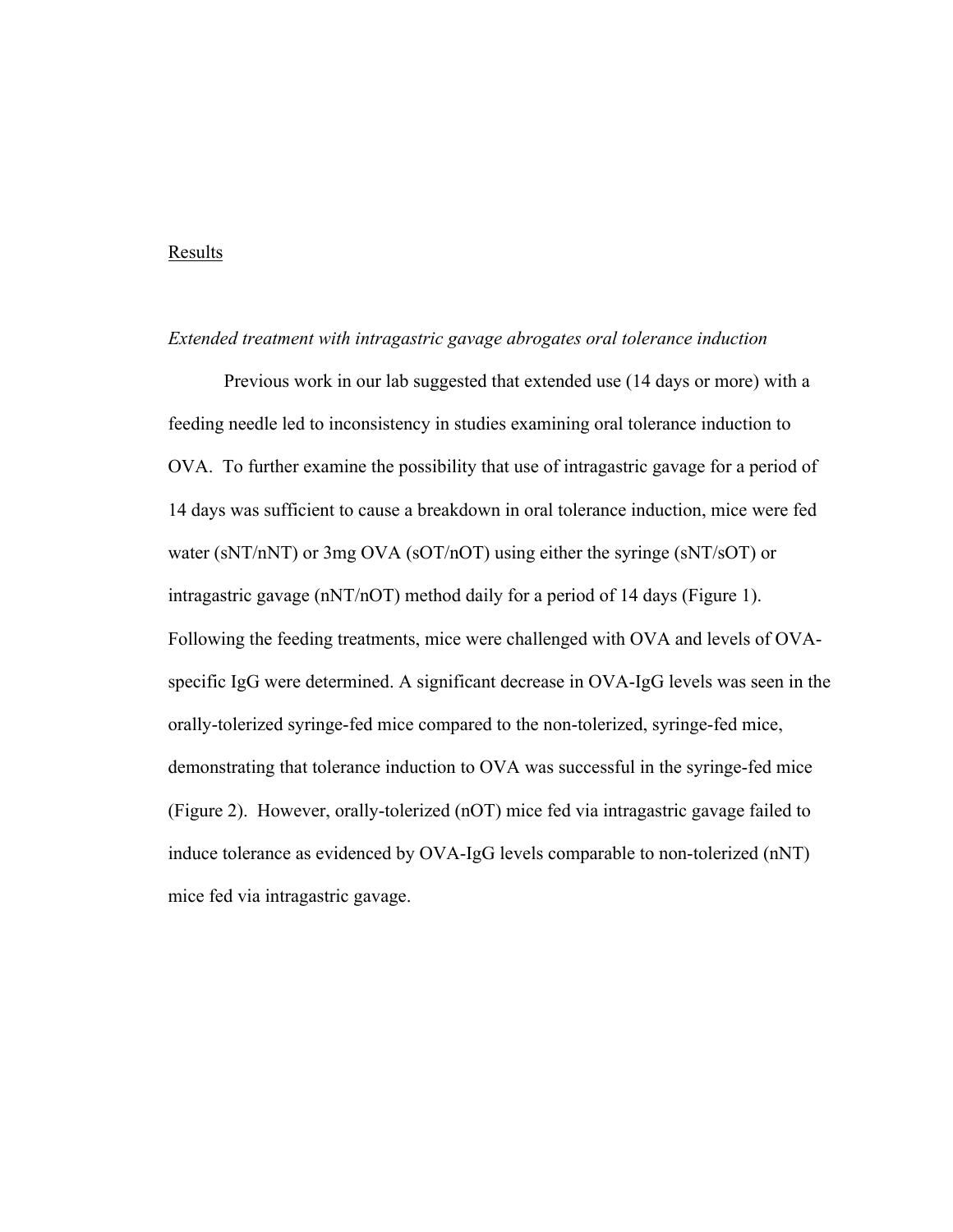

## **Figure 1. Experimental design.**

Balb/c mice (8-12wks) were fed 200 µL water (NT) or OVA (3mg) (OT) every day for 14 days as shown above. Twenty-four hours following the final feeding, half of the mice from each group were sacrificed and esophageal tissue was harvested for immunohistochemical analysis. Five days following the final feeding treatment, the remaining mice were challenged with i.p. (100µg) OVA in a 50% alum solution, with a second challenge 1 week later. One week following the second challenge, mice were sacrificed, and blood serum was collected for analysis.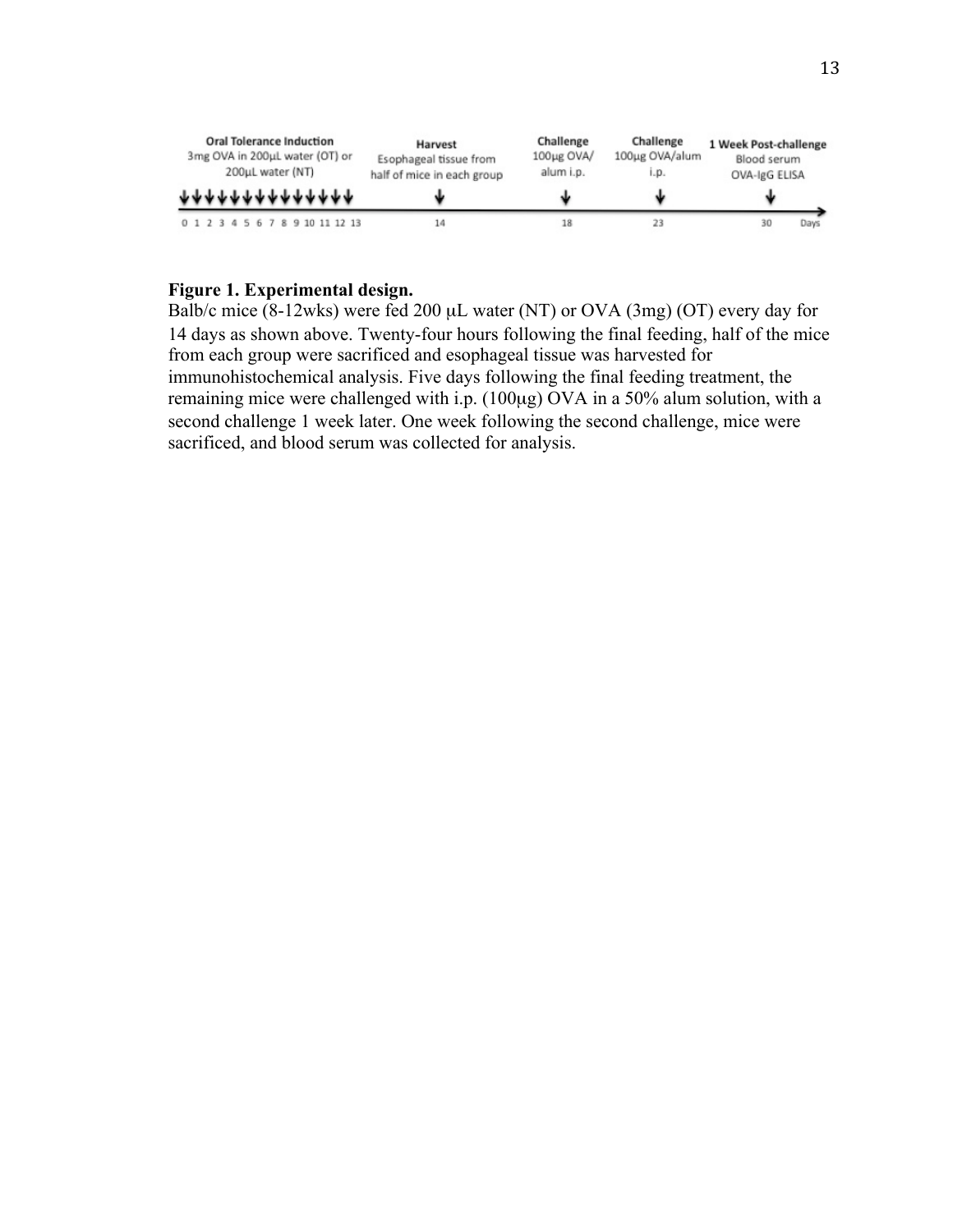

## **Figure 2. Oral tolerance induction to OVA is successful with syringe feeding, but not intragastric gavage**.

Mice were divided into 4 treatment groups (n=3-4/group): syringe-fed, non-tolerized (sNT); syringe-fed, orally tolerized to OVA (sOT); needle-fed, non-tolerized (nNT); and needle-fed, orally tolerized to OVA (nOT). Mice were administered water (sNT/nNT) or 3mg OVA (sOT/nOT) every day for 14 days. At 5 and 12 days post-feeding, all mice were immunized with 0.1mg of OVA. Seven days after the second immunization, blood serum was isolated and serum levels of OVA-specific IgG were determined by indirect-ELISA.  $* = p < 0.05$  sNT vs sOT.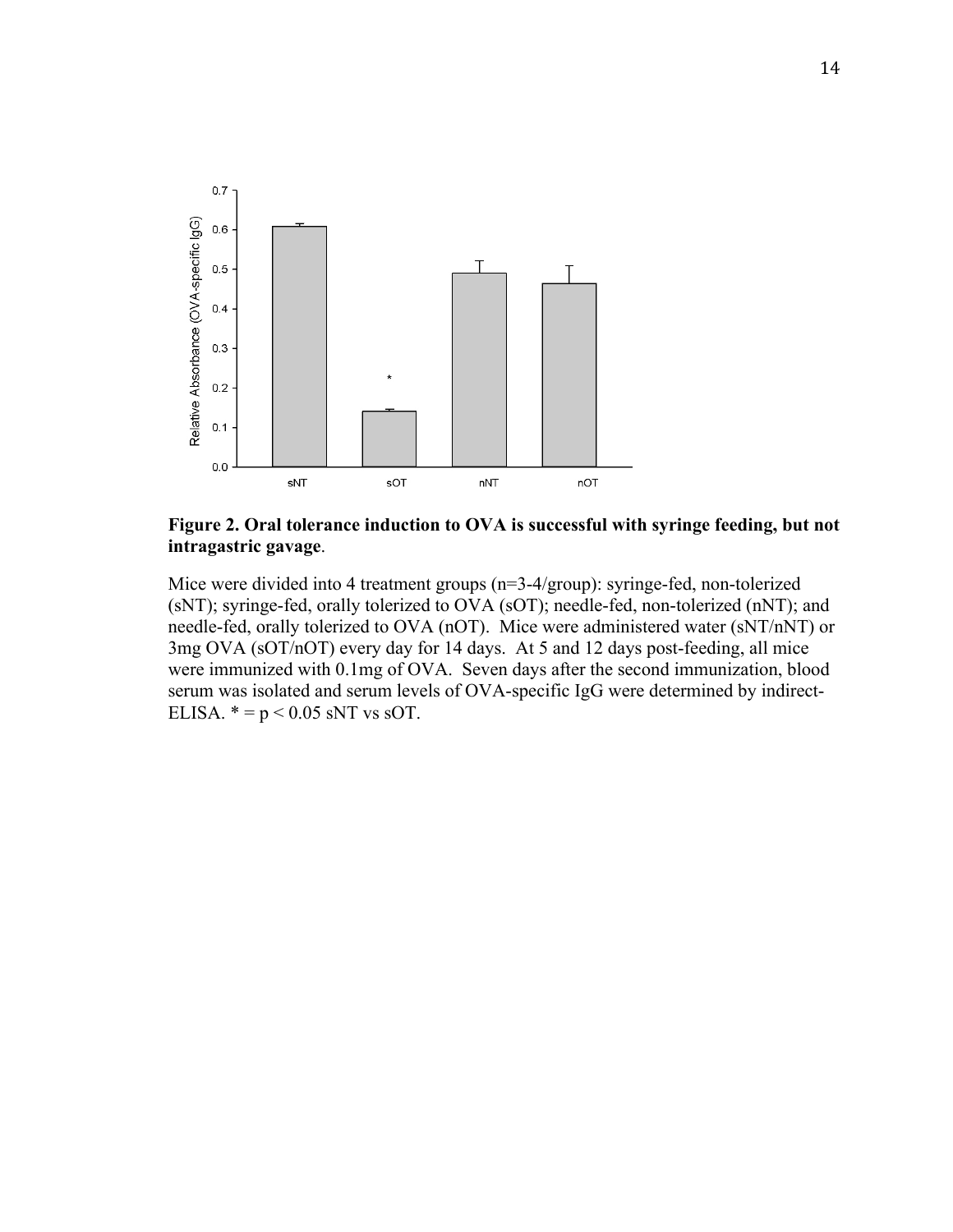## *Extended treatment with intragastric gavage alters total T-cell populations within the esophageal submucosa and epithelium*

Given the importance of mucosal tissues in the induction and maintenance of oral tolerance, it was important to assess the effect of intragastric gavage on the integrity of the esophageal tissue. With the knowledge that there is constant interplay and trafficking of immune cells throughout the mucosal tissues, an influx of cells may indicate inflammation and the presence of this inflamed tissue during antigen introduction would be detrimental to establishing oral tolerance to that antigen. To assess the presence of inflammation within the esophagus (as demonstrated by an influx of cells into the tissue), mice were sacrificed 24 hours following the final feeding, and esophageal tissue was harvested for staining. Tissues were stained with H  $\&$  E and cells within the submucosa were enumerated. No significant difference in total cells in the esophageal tissue was observed between syringe-fed mice and mice fed via intragastric gavage (Figure 3A). To identify changes in any specific cell populations, esophageal tissues were also processed and stained using an anti-CD3+DAB to identify T cells. In contrast to the anticipation that the esophageal tissue might be inflamed and thus have an increase in cells present, analysis of the stained tissues demonstrated a decrease in T cells in mice fed via intragastric gavage n compared to needle-fed mice (Figure 3B).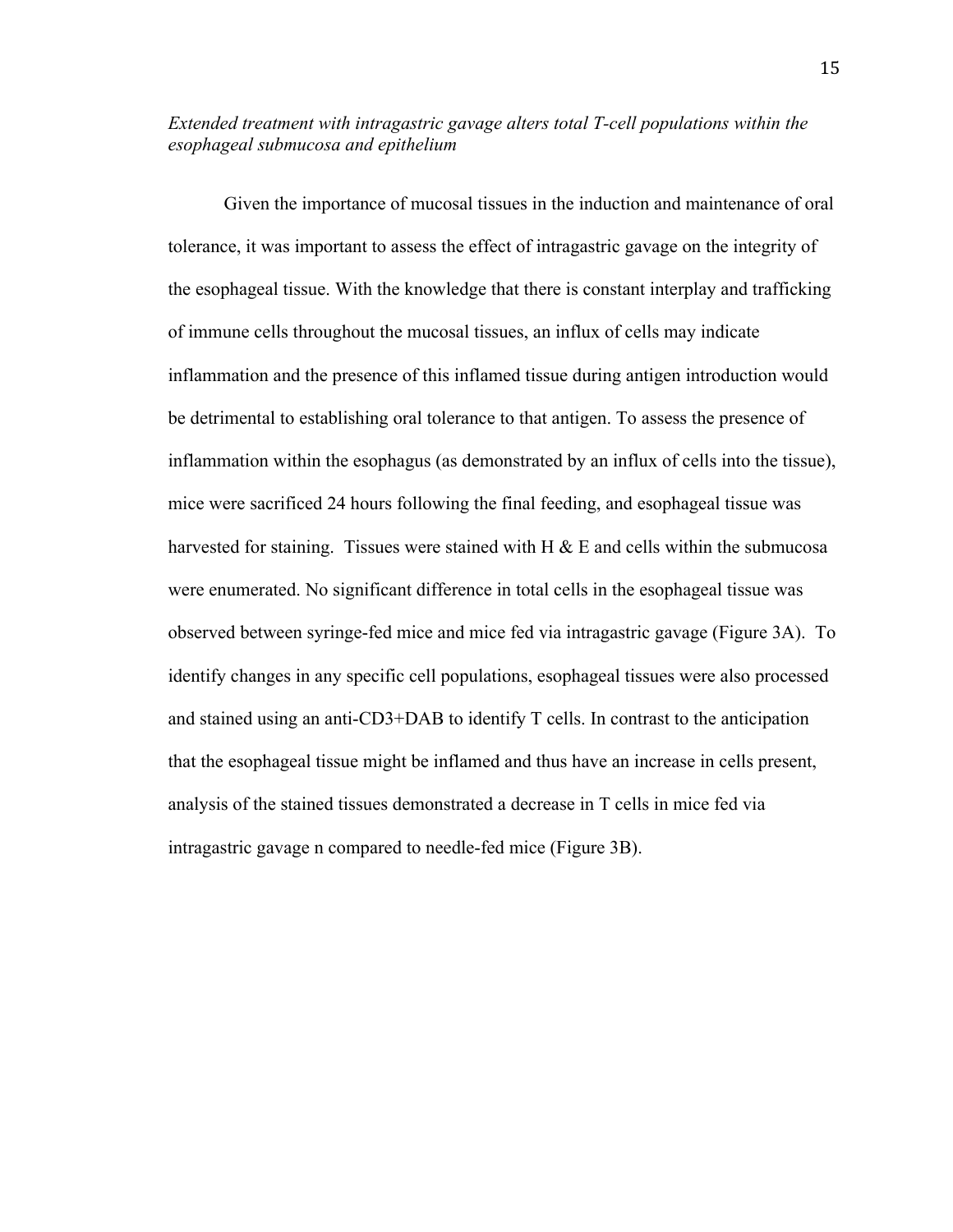

## **Figure 3. Intragastric gavage reduces levels of T cells in the submucosa and epithelium of the esophagus.**

Mice were divided into 4 treatment groups (n=3-4/group): syringe-fed, non-tolerized (sNT); syringe-fed, orally tolerized to OVA (sOT); needle-fed, non-tolerized (nNT); and needle-fed, orally tolerized to OVA (nOT). Mice were administered water (sNT/nNT) or 3mg OVA (sOT/nOT) every day for 14 days. Twenty-four hours following the final feeding, esophageal tissue was harvested for immunohistochemical analysis of total cell infiltration via the H & E stain (A) and T cell infiltration via an anti-CD3 antibody + DAB stain (B). Horizontal lines indicate average cell counts from Day 0 mice.  $* = p <$ 0.05 syringe-fed vs needle-fed as determined by Mann Whitney Rank Sum Test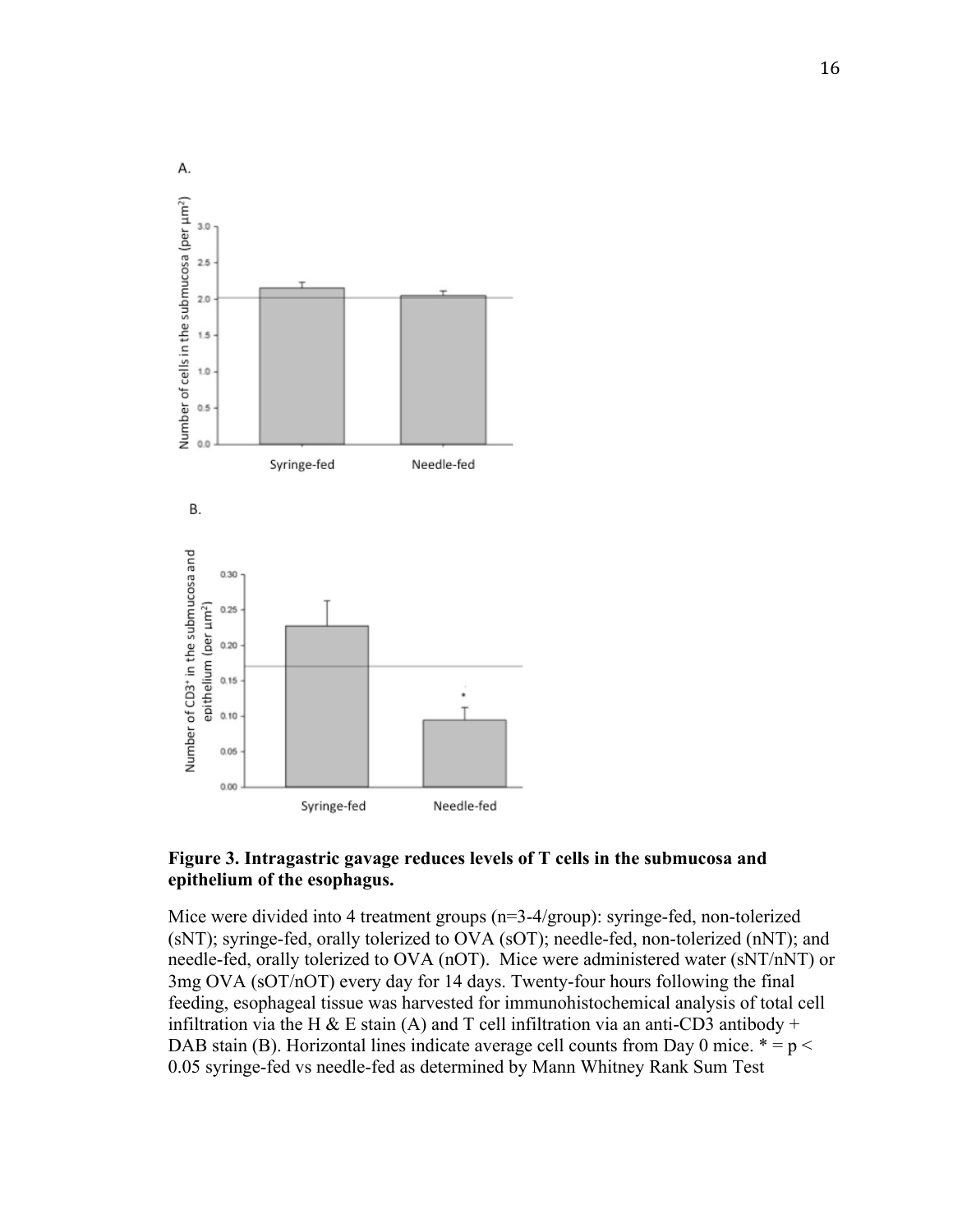#### *Total granulocytes but not eosinophils are altered after extended syringe feeding*

In addition to T cells, an increased presence of granulocytes is an indicator of inflammation. Furthermore, eosinophils are not normal residents of the esophagus and, their presence can indicate disease such as eosinophilic esophagitis (EE) [14]. To determine if alterations in specific populations of granulocytes correlated with intragastric gavage treatments and an inability to induce tolerance, mice were sacrificed 24 hours following the final feeding, and esophageal tissue was harvested for staining. Tissues were stained using the Leder stain to identify and enumerate total granulocytes within the mucosa and submucosa. The results demonstrated a slight increase in granulocytes in the esophageal tissues of mice syringe-fed mice compared to control (Day 0) and mice fed via intragastric gavage (Figure 4A). To identify if eosinophils contributed to the slight increase in granulocytes seen in the syringe-fed mice,tissues were stained with anti-MBP antibody and examined (Figure 4B). No difference, however, was seen in total eosinophils in mice fed via intragastric gavage when compared to syringe-fed mice indicating this change in granulocytes is not driven by eosinophil migration to the esophagus.

Taken together these data fail to demonstrate an influx of cells in the mice fed via intragastric gavage, which would be indicative of inflamed tissue but suggest that other cellular alterations within the esophageal tissue may correlate with an inability to induce tolerance.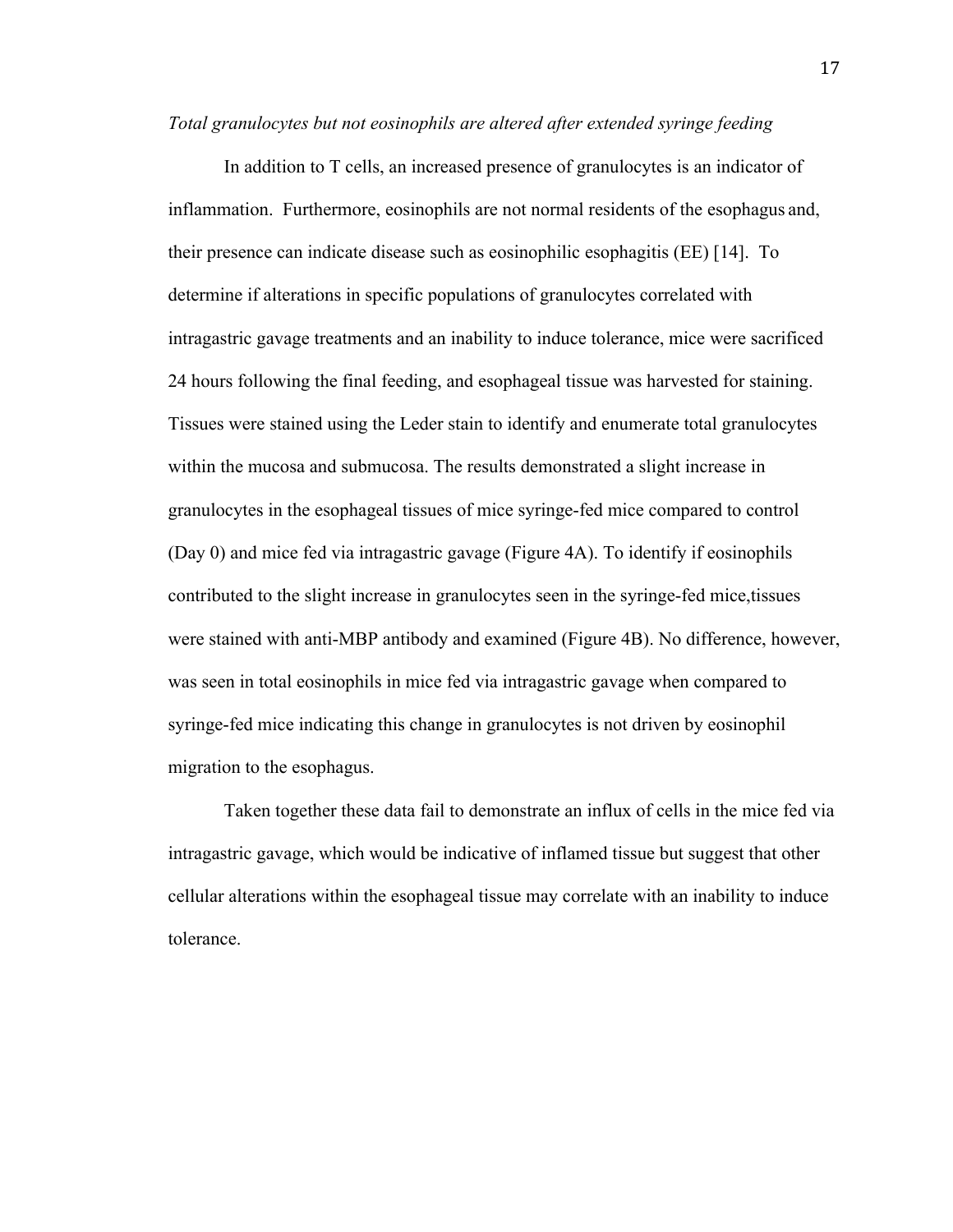

## **Figure 4. Levels of total granulocytes, but not eosinophils are increased in the submucosa and epithelium of the esophagus following syringe feeding**

Mice were divided into 4 treatment groups (n=3-4/group): syringe-fed, non-tolerized (sNT); syringe-fed, orally tolerized to OVA (sOT); needle-fed, non-tolerized (nNT); and needle-fed, orally tolerized to OVA (nOT). Mice were administered water (sNT/nNT) or 3mg OVA (sOT/nOT) every day for 14 days. Twenty-four hours following the final feeding, esophageal tissue was harvested for immunohistochemical analysis of total granulocytes via the Leder stain (A) and total eosinophilic infiltration via an anti-MBP stain (B). Horizontal lines indicate average cell counts from Day 0 mice.  $* = p < 0.05$ syringe-fed vs needle-fed as determined by Mann Whitney Rank Sum Test. Eosinophil data was also analyzed using a Mann Whitney Rank Sum Test, however no significant difference was found.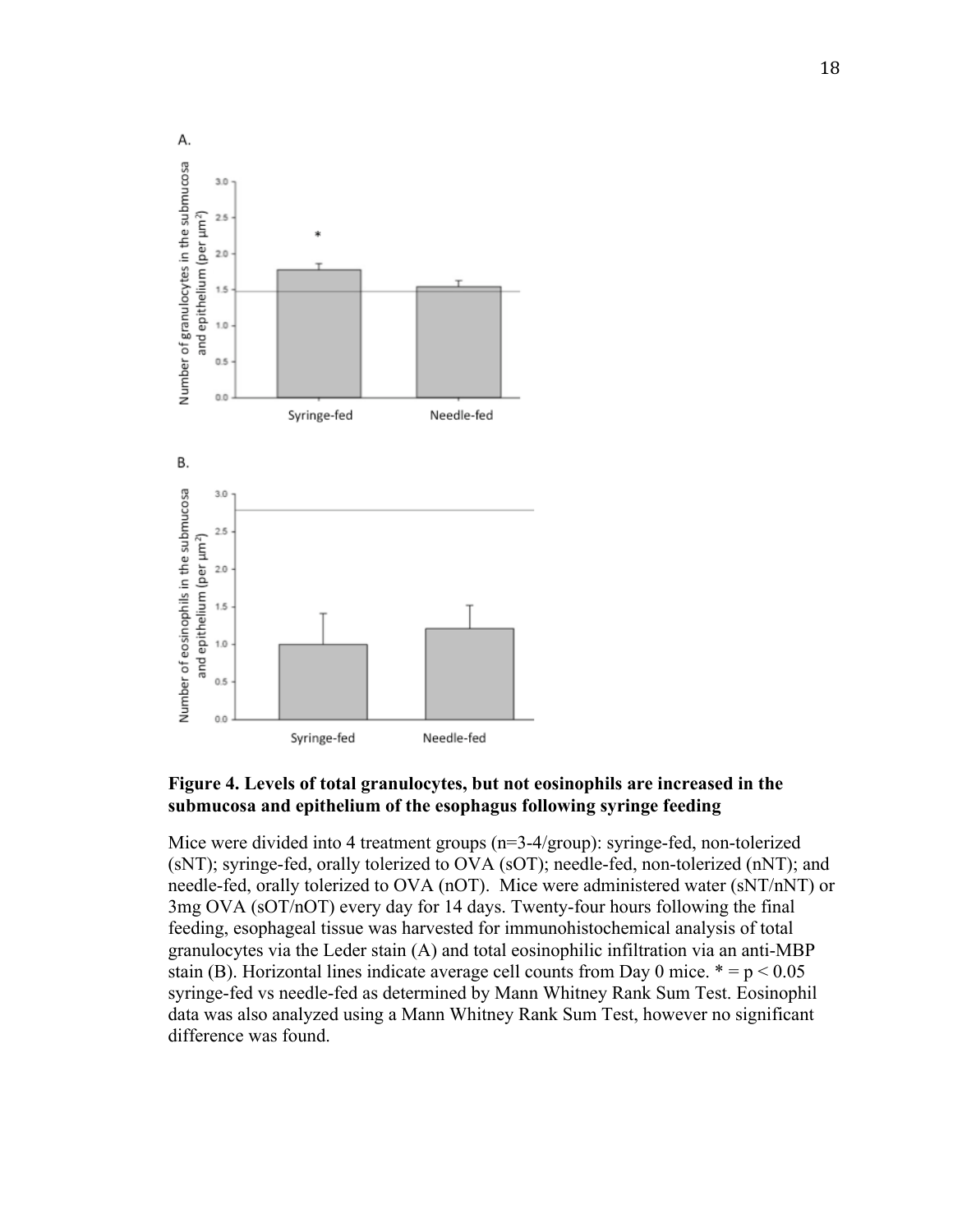*Granulocyte populations within the esophageal submucosa and epithelium fluctuate with feeding treatments.*

To examine any changes in granulocyte populations that were occurring at earlier time points in the feeding regimen, tissues were harvested at day 0, 1, 3, and 7 and stained with the Leder stain. Although no difference was seen after the first day of feeding, a significant increase was observed at Day 3 in granulocytes in syringe-fed mice when compared to mice fed via intragastric gavage. This increase however was followed by a continual decrease in total granulocytes to normal levels by Day 7 (Figure 5).

## *Numbers of CD3+ cells in the esophageal submucosa and epithelium are significantly increased following 7 days of intragastric gavage feedings in mice*

To examine any changes in the T-cell populations that were occurring at earlier points during the feeding regimen, tissues again were harvested at day 0, 1, 3, and 7 and stained with anti-CD3 antibody + DAB stain. No difference was seen in T-cell populations at day 0, 1, or 3 of the feeding schedule however, in contrast to the decreased numbers of T cells at day 14, levels of T-cells were increased at Day 7 in mice fed via intragastric gavage when compared to syringe-fed mice (Figure 6).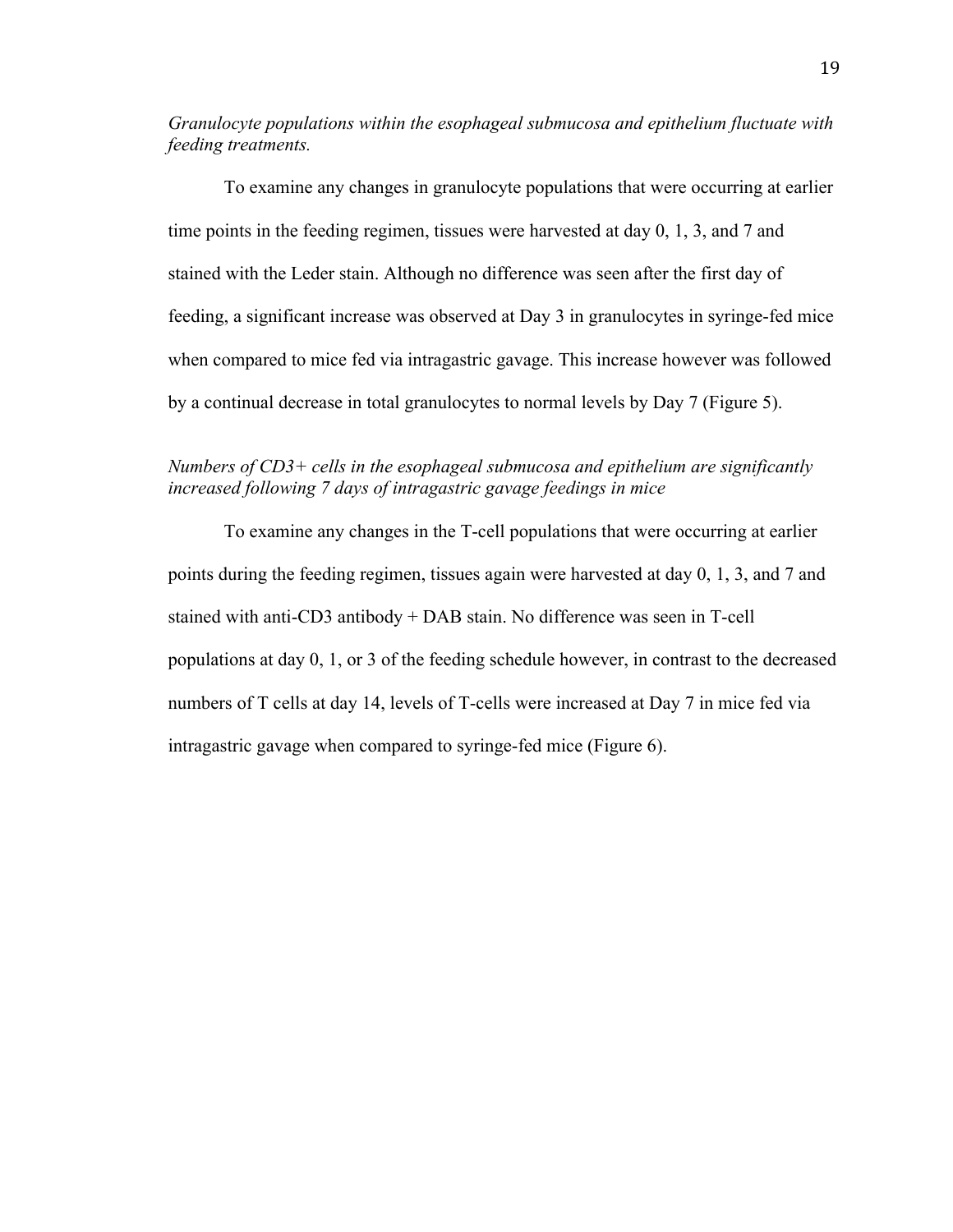

**Figure 5. Granulocyte populations within the esophageal submucosa and epithelium fluctuate with feeding treatments.**

Mice were divided into 2 treatment groups (n=12/group): Handled to mimic syringefeedings (no needle) or fed water via intragastric gavage (needle) Mice were handled or fed water every day for 7 days. On day 0, 1, 3, and 7, 3 mice from each group were sacrificed and esophageal tissue was harvested for analysis of granulocyte infiltration via the Leder stain. Horizontal lines indicate average cell counts from Day 0 mice.  $* = p <$ 0.05 as determined by Mann Whitney Rank Sum test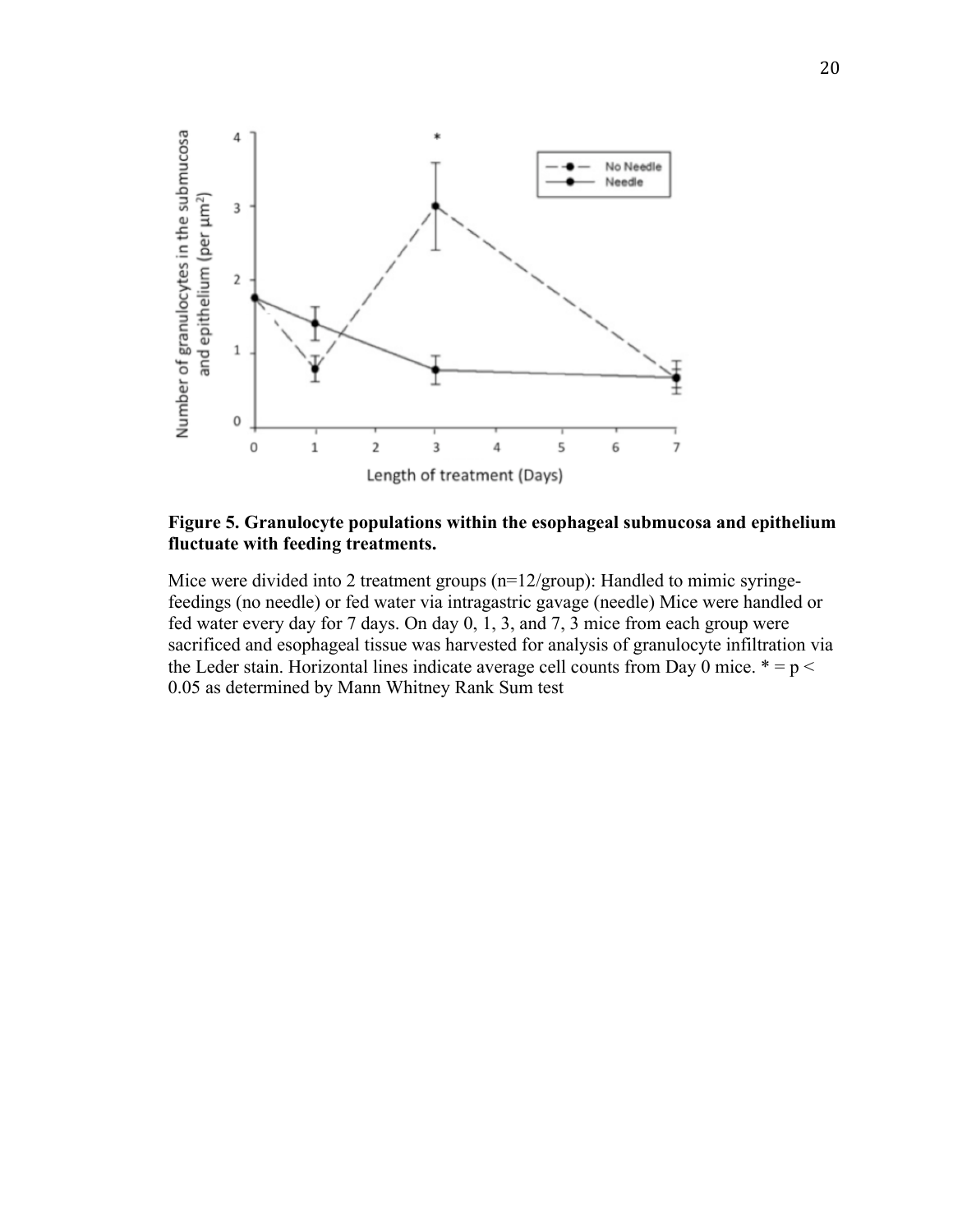

## **Figure 6. Numbers of CD3+ cells in the esophageal submucosa and epithelium are significantly increased following 7 days of intragastric gavage feedings in mice.**

Mice were divided into 2 treatment groups (n=12/group): Handled to mimic syringefeedings (no needle) or fed water via intragastric gavage (needle) Mice were handled or fed water every day for 7 days. On day 0, 1, 3, and 7, 3 mice from each group were sacrificed and esophageal tissue was harvested for analysis of T cell infiltration via the anti-CD3 antibody + DAB stain. Horizontal lines indicate average cell counts from Day 0 mice.  $* = p < 0.05$  as determined by Mann Whitney Rank Sum test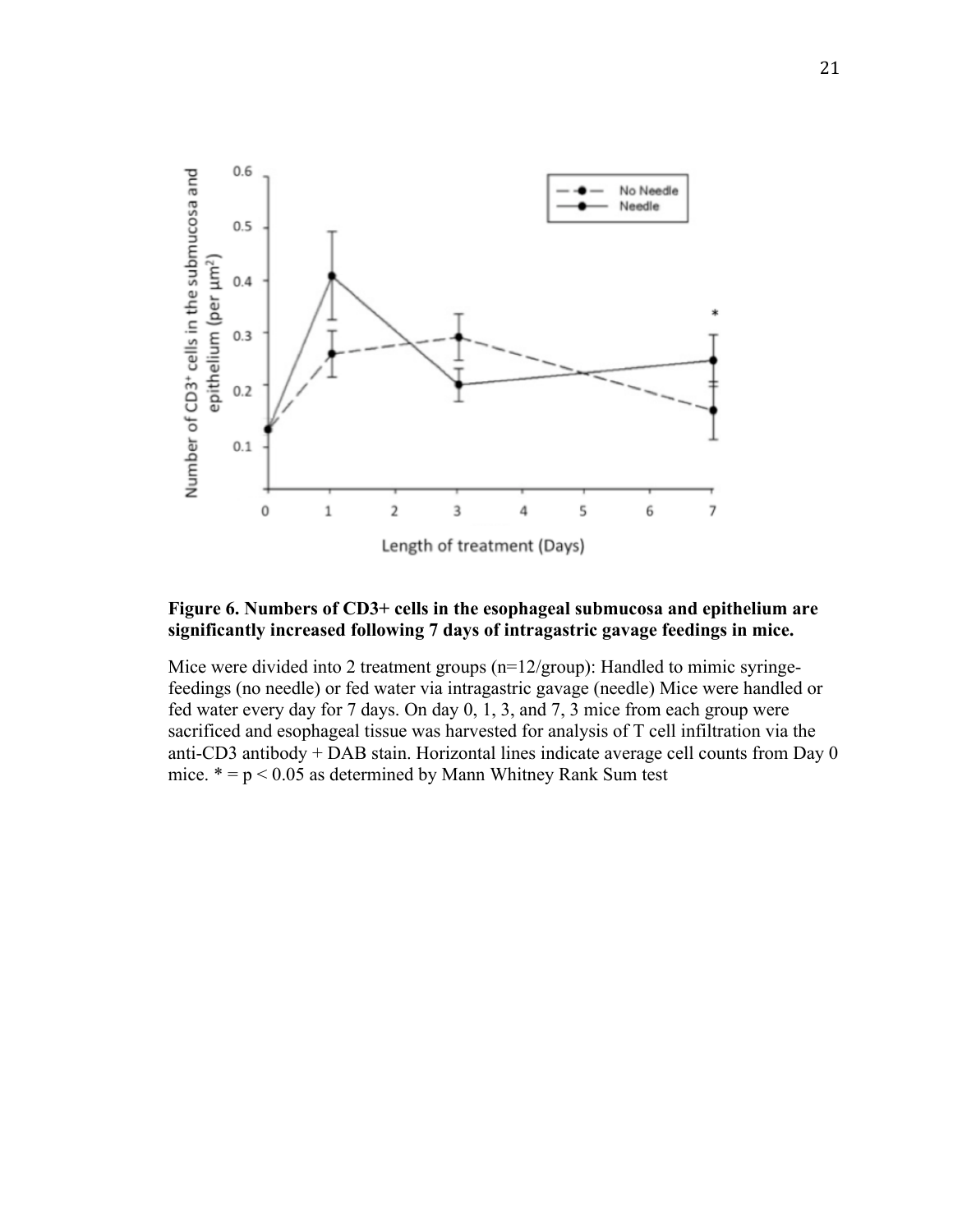*Intragastric gavage feedings induce architectural modifications to esophageal tissue*

In addition to differences in cell populations, physical alterations and damage to the esophageal tissue was observed. This included mucosal shredding as well as some aberrant cellular growth along the epithelial layer of some of the tissue. To account for this damage a pathology grading scale was used to assess differences in tissue condition. Although no significant difference was seen between intragastric gavage fed mice and syringe-fed mice, a significant increase was seen in the pathology score for the intragastric gavage fed mice when compared to tissue that was harvested at Day 0 of the feeding schedule (Figure 7). This data suggests that while use of the intragastric gavage may cause some physical alterations of the esophageal tissue, the stress induced through the prolonged handling of the mice while introducing liquid drop-wise via the syringe method induces some alterations as well.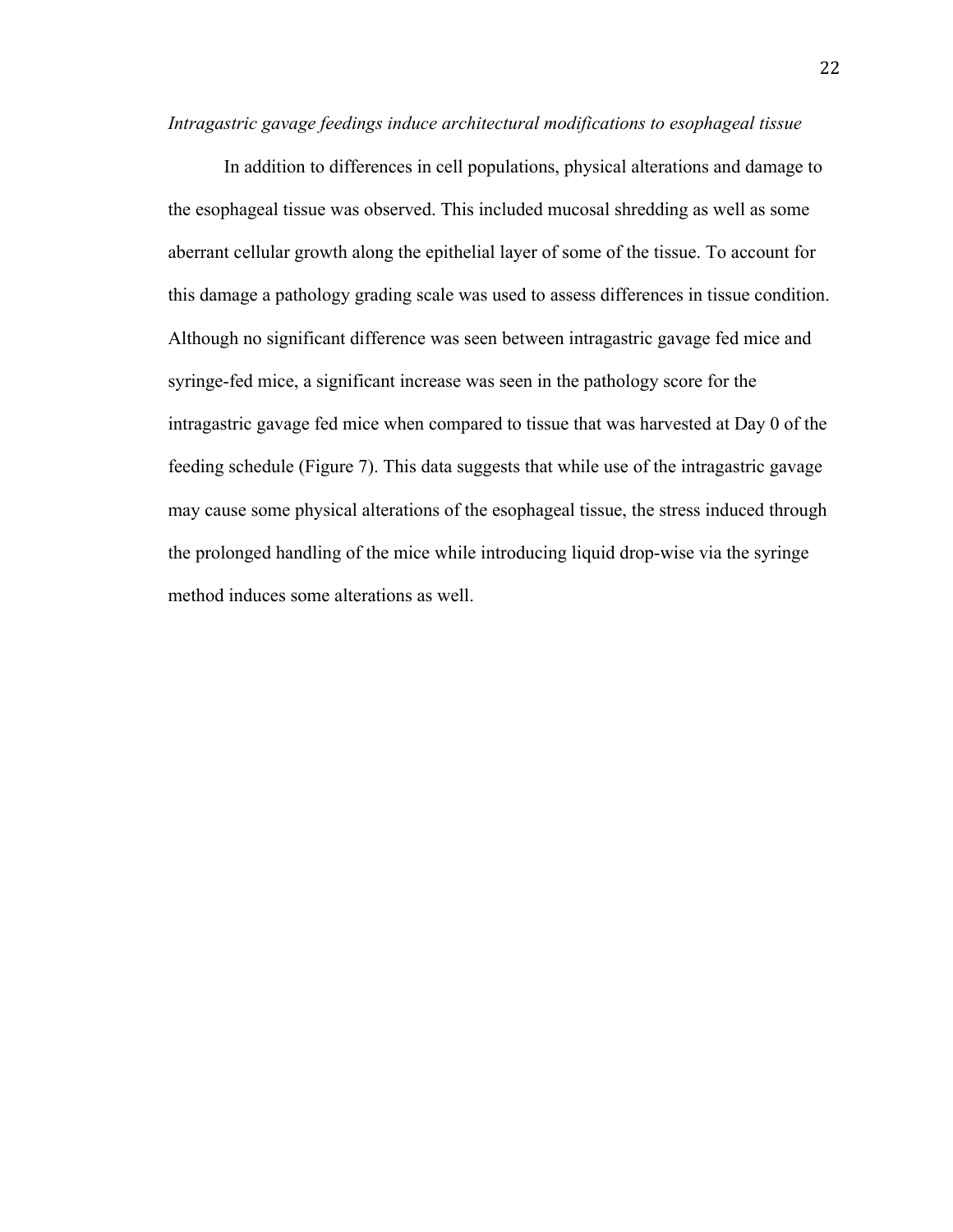

## **Figure 7: Intragastric gavage feedings induce architectural modifications to esophageal tissue.**

Mice were divided into 4 treatment groups (n=3-4/group): syringe-fed, non-tolerized (sNT); syringe-fed, orally tolerized to OVA (sOT); needle-fed, non-tolerized (nNT); and needle-fed, orally tolerized to OVA (nOT). Mice were administered water (sNT/nNT) or 3mg OVA (sOT/nOT) every day for 14 days. 24 hours following the final feeding, esophageal tissue was harvested for analysis. H & E stained tissue 9were used for pathology grading. Cell counts were performed by a "blinded" investigator using a 10µm x 10 $\mu$ m grid. Horizontal lines indicate average cell counts from Day 0 mice.  $* = p < 0.05$ as determined by Kruskal-Wallis One Way Analysis of Variance on Ranks.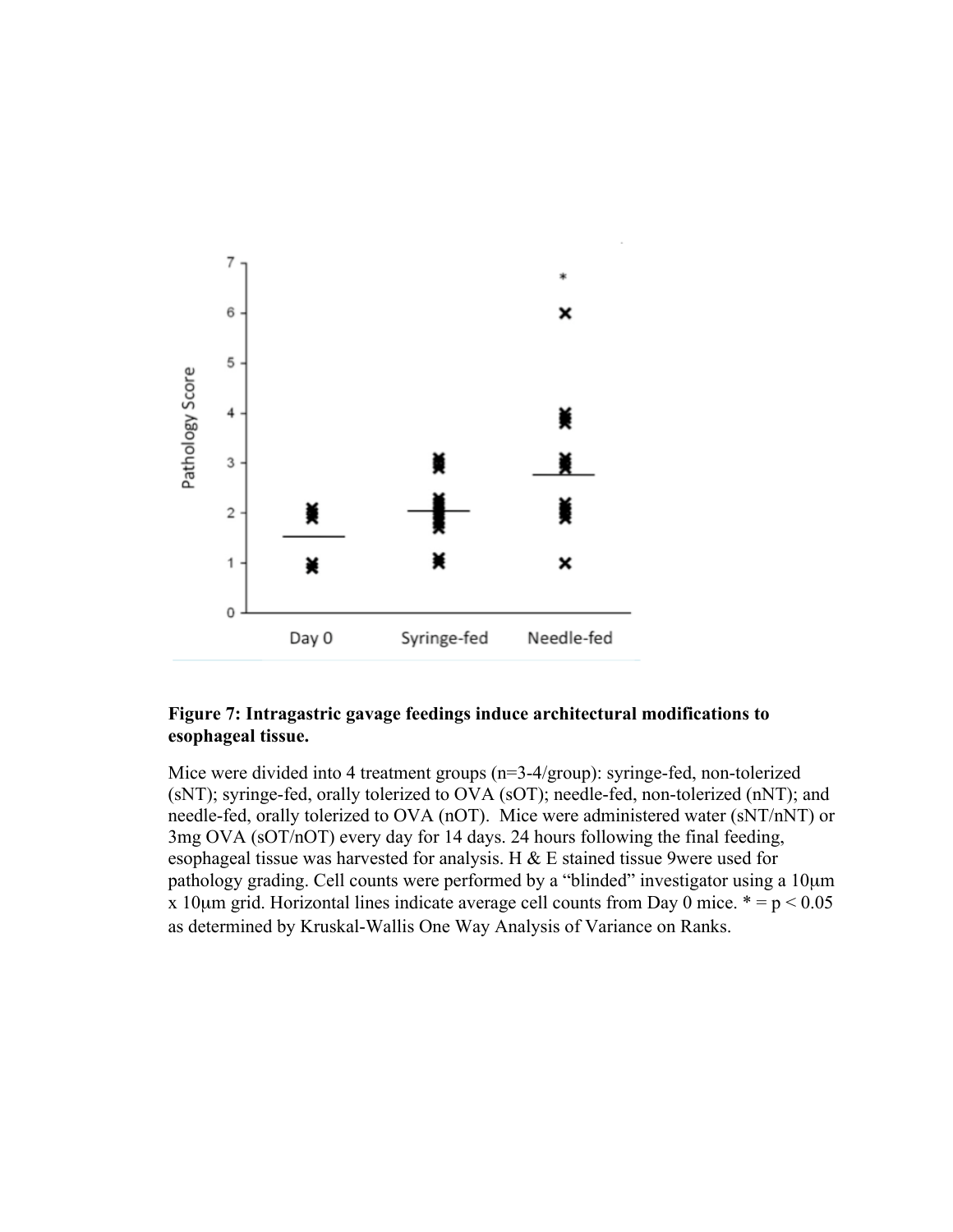#### **Discussion**

Problems with intragastric gavage have been previously documented [15-17]. This was a novel study to examine how extended use of intragastric gavage may alter mucosal tissues and subsequent immune mechanisms necessary for inducing tolerance to fed antigens. The data from this study demonstrate that oral introduction of OVA was sufficient to induce oral tolerance in syringe-fed mice. However, extended use of the intragastric gavage for a period of 14 days hindered oral tolerance induction to the fed OVA, such that levels of OVA-IgG in mice fed via intragastric gavage exceeded that of the non-tolerized control mice. Furthermore, these results demonstrated fluctuations of cellular populations within the esophageal mucosal that may provide insight into the tissue perturbations that may contribute to an inability to induce tolerance. Intragastric gavage is a commonly used method due to the ability to introduce a solution both quickly and accurately as compared to syringe-based or feed-based methods. It has been shown that handling of the mice alone for repeated and prolonged periods can induce stress responses as indicated by increased levels of plasma corticosterone and prolactin [18]. Previous studies however, have also found gavage feeding results in similar increased stress responses in mice [15] and rats [16] as indicated by increased levels of plasma corticosterone levels. Our study compliments these previous findings, demonstrating that although oral tolerance was induced in syringe-fed mice, both the syringe-feedings and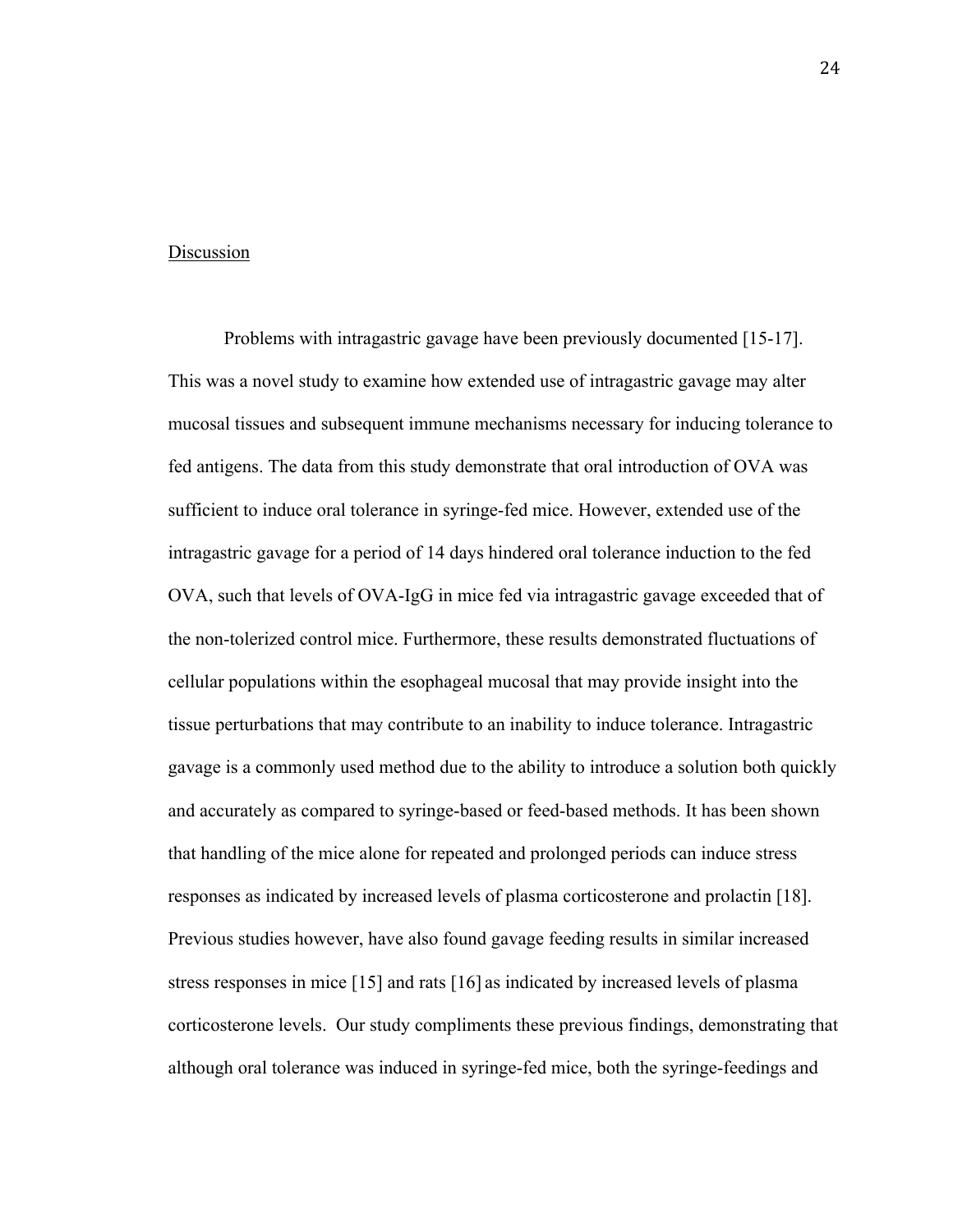intragastric gavage resulted in increased alteration of esophageal architecture (identified as an increase in pathology score) as compared to unaltered mice (Figure 7).

This work was done to examine the hypothesis that use of a feeding needle to perform intragastric gavage for an extended period of time induces inflammation in the esophageal tissue, stimulating an immune response that is not tolerant to fed antigen. In contrast to our anticipated results, both granulocyte and CD3+T cell populations were reduced following intragastric gavage treatment (Figure 3). One explanation of the significant reduction in CD3+ T cells is that it is possibly a result of a reduction in  $\gamma\delta$  T cells. γδ T cells have been shown to have an important regulatory role in oral tolerance through their maintenance of the barrier function of the epithelium, control of intestinal epithelial cell (IEC) turnover, as well as having a protective role in DSS-induced colitis in mice [19]. This cross-talk between IECs and  $\gamma\delta$  T cells has recently been explored and has been shown to be crucial for routine maintenance and repair of the intestinal epithelium, which is important in establishing tolerance to fed antigen [8]. It is possible that the damage caused by the intragastric gavage is disrupting the balance between the IEC and γδ T cell population, which is disrupting their normal cross-talk and homeostasis. This likely would be a complex explanation however, as  $\gamma \delta$  T cells have also been shown to have inflammatory properties as well [19]. Alternatively, complete removal of the surface epithelial cells in both the small and large intestine of humans has been shown to allow for the migration of large amounts of T cells out of their normal residence in the lamina propria [20]. It is possible that prolonged use of the feeding needle results in similar damage to the esophagus allowing for migration of T cells out of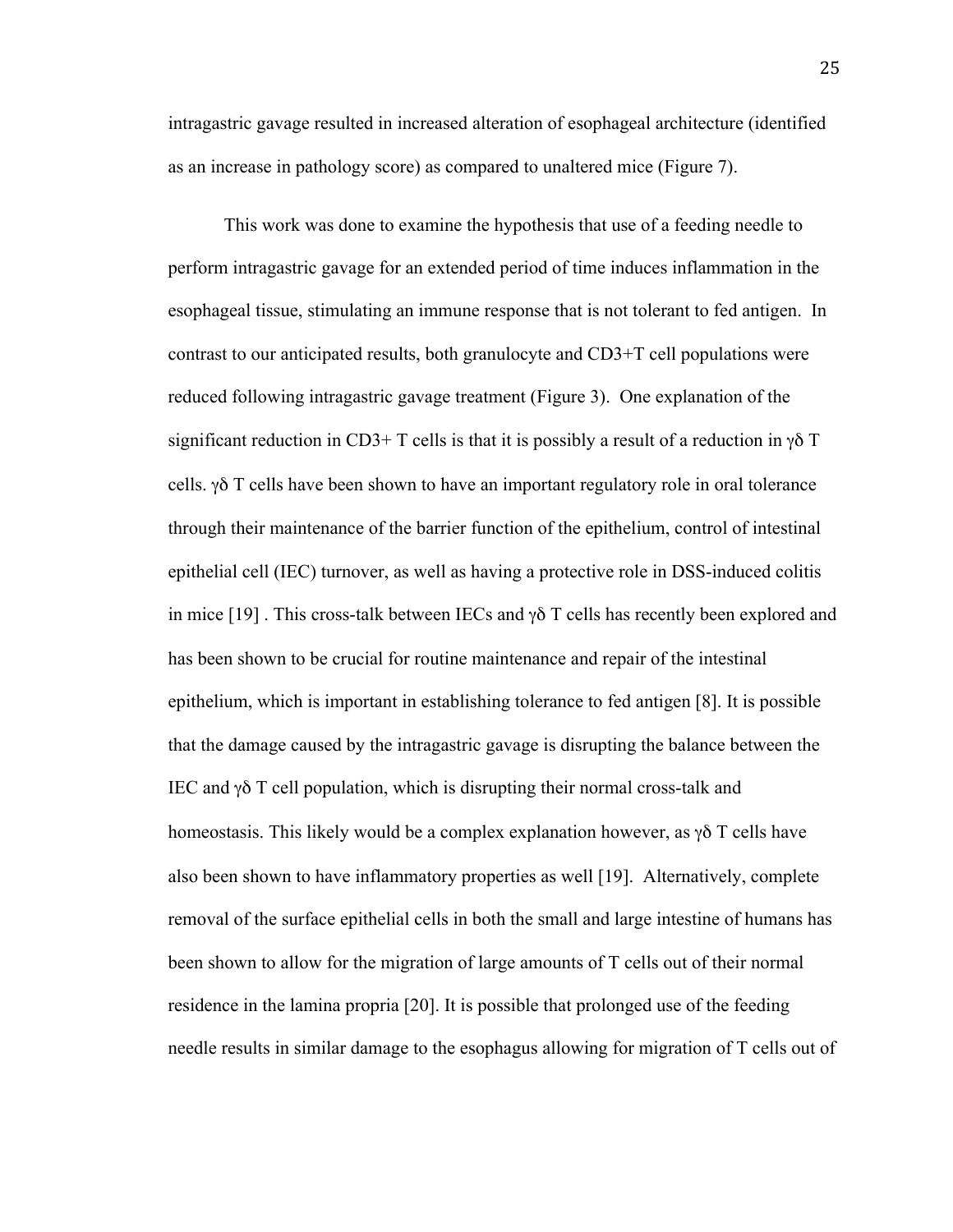the tissue and causing the disparity in T cells between syringe and needle-fed mice. Despite these possibilities, it is most likely a complex mechanism that is responsible for the fluctuations seen.

It has been shown that handling and restraint of mice alone causes increased stress responses as indicated by increased plasma corticosterone levels [18]. It has also been shown that physical stress caused by strenuous exercise in humans, results in an increase in granulocytes as well as fluctuations in lymphocyte makeup within the blood, and these changes correspond to an increase in plasma catecholamine levels [21]. It is possible that the prolonged restraint of the mice during syringe treatments caused a similar response and account for the significantly increased granulocytes within the tissue at day 3 (Figure 5) and 14 (Figure 3B). Importantly, the ability to induce tolerance to fed OVA in these syringe-fed mice show that these brief granulocyte increases are not detrimental to the tolerance induction process. Conversely, granulocyte populations in gavage-fed mice do not significantly deviate from day 0 levels, indicating that although some physical damage may occur during gavage-feeding, this as well as the brief restraint during treatment is not enough to elicit the same response seen in syringe-fed mice.

In contrast to the granulocytes, levels of T-cells were significantly increased at Day 7 of treatment in intragastric gavage-fed mice. This is in opposition to the decreased numbers of CD3+ T cells in intragastric gavage-fed mice seen at day 14. This fluctuation may demonstrate an evolution of the immune response in this tissue such that minor damage to the esophageal epithelial cells initially results in decreased barrier function and subsequent antigen exposure to the lower, more pro-inflammatory layers of the mucosal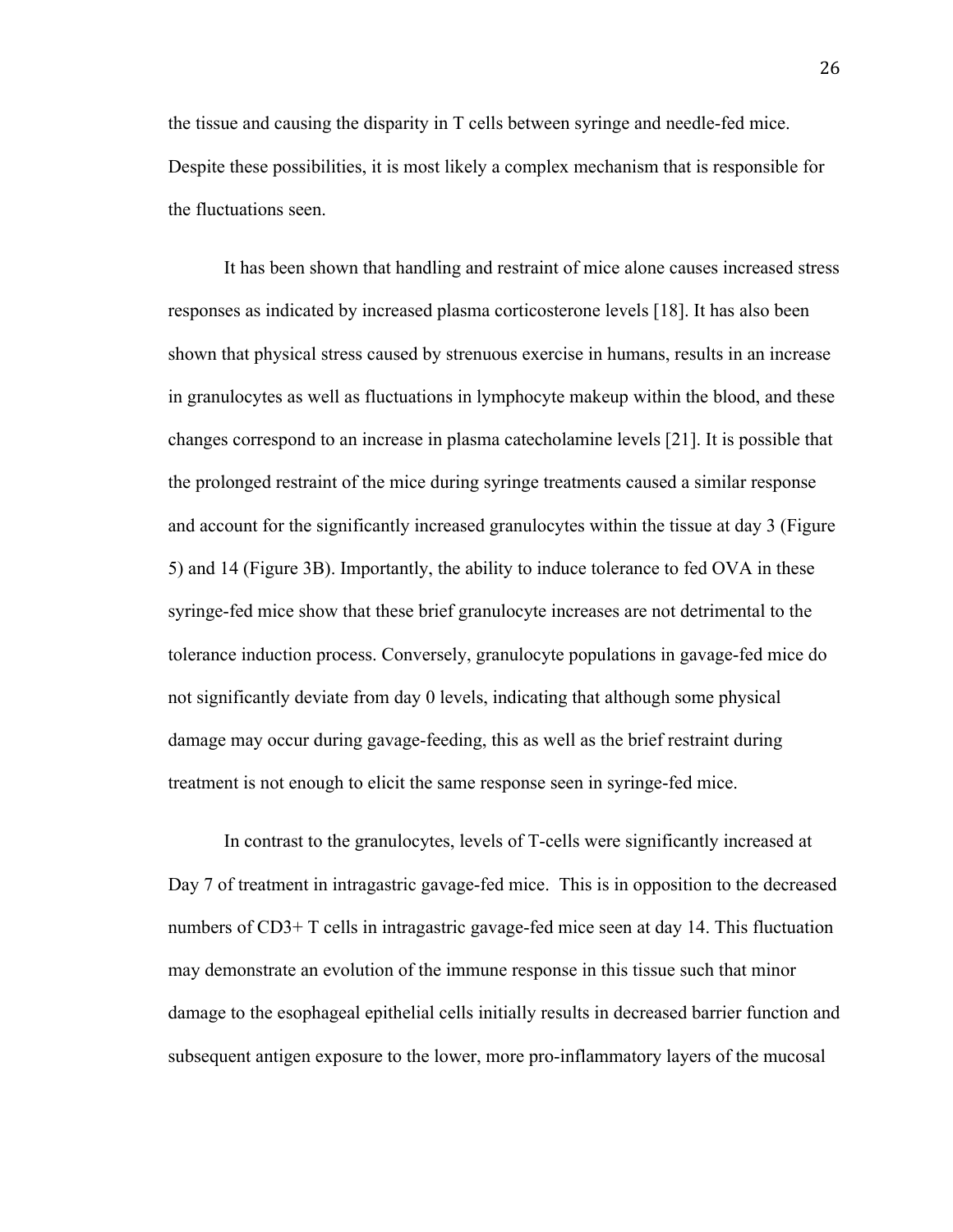tissue, resulting in an inflammatory response and account for the increase in T cells at Day 7 of treatment. Repeated needle exposure could then result in compounding damage to the surface epithelial layer and eventually lead to the migration of T cells out of the tissue as mentioned above inducing the significant decrease of T cells seen at Day 14.

Taken together, these data demonstrate an inability to tolerize mice to OVA fed via intragastric gavage for 14 days or more and highlight alterations in the esophageal architecture that occur as a result of intragastric gavage treatments. Although this study did not reveal a specific subset of cells responsible for the loss of tolerance induction, it is clear that intragastric gavage causes major fluctuations in the T cell population as well as some significant structural alterations within the esophageal mucosal tissue. Interestingly, the data demonstrates that syringe-feeding also results in changes in the esophageal architecture, specifically a subtle increase in granulocyte populations as well as some minor alterations in esophageal tissue, however these changes are not enough to disrupt tolerance induction. This study provides initial evidence of the importance of esophageal integrity and cellular populations in oral tolerance induction and serves as a basis for future studies investigating the role of T cell subsets in the esophagus that contribute to tolerance induction and maintenance and the destruction of the barrier function of the mucosa by the physical trauma of intragastric gavage that may allow for systemic introduction of fed antigen.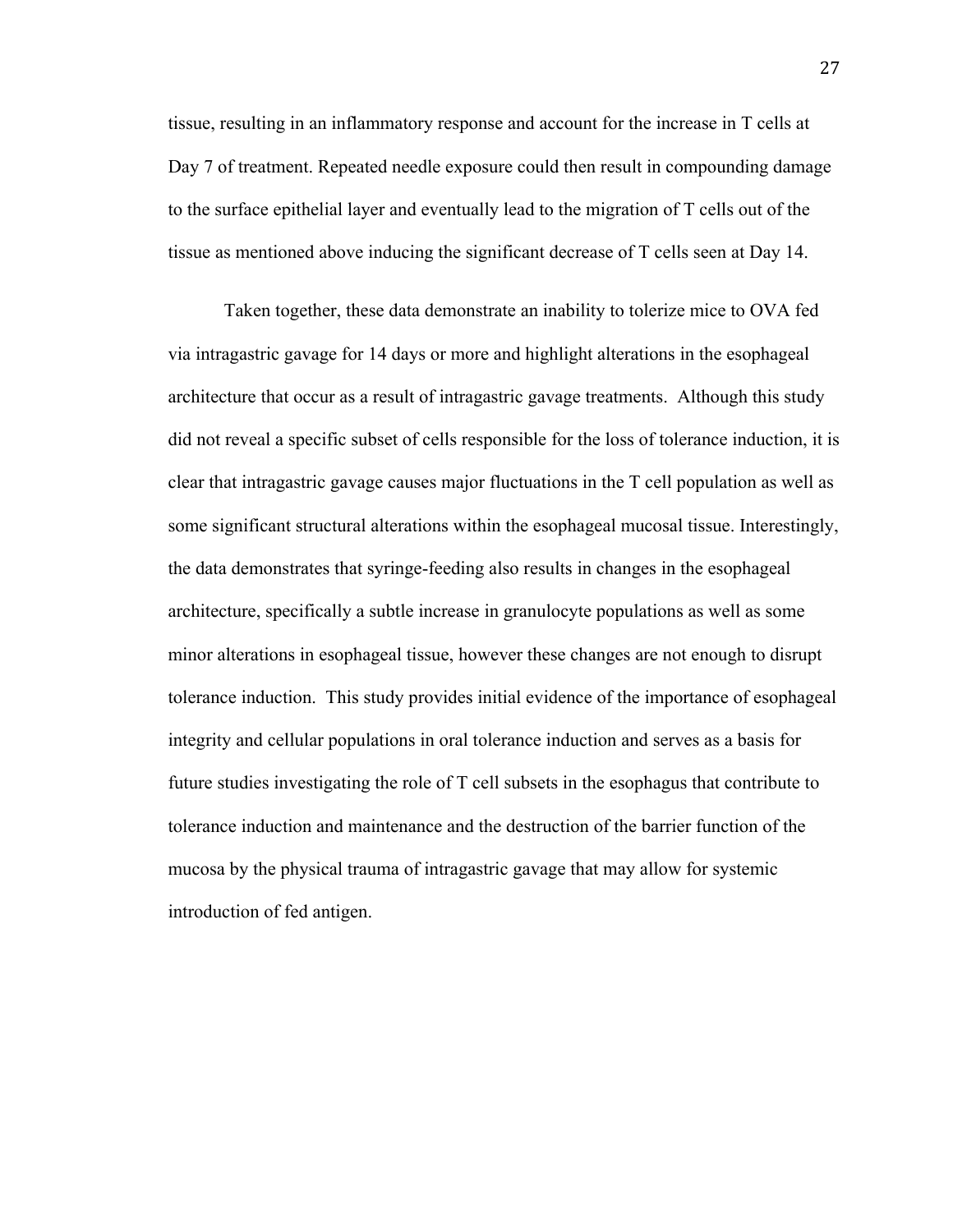## References

- 1 **Weiner HL, d. C. A., Quintana F, Wu H,** Oral tolerance. *Immunological Reviews* 2011. **241**: 241-259.
- 2 **Kraehenbuhl JP, N. M.,** Epithelial M cells: differentiation and function. *Annual Review of Cell and Developmental Biology* 2000. **16**: 301-332.
- 3 **Worbs, T., Bode, U., Yan, S., Hoffmann, M., Hintzen, G., Bernhardt, G., Förster, R. and Pabst, O.,** Oral tolerance originate in the intestinal immune system and relies on antigen carriage by dendritic cells. *Journal of Experimental Medicine* 2006. **203**: 519-527.
- 4 **Izcue, A., Coombes, J. and Powrie, F.,** Regulatory T cells suppress systemic and mucosal immune activation to control intestinal inflammation. *Immunological Reviews* 2006. **212**: 256-271.
- 5 **Rescigno, M.,** Intestinal dendritic cells. *Advances in Immunology* 2010. **107**: 109- 138.
- 6 **Rimoldi, M., Chieppa, M., Salucci, V., Avogadri, F., Sonzogni, A., Sampietro, G., Nespoli, A., Viale, G., Allavena, P. and Rescigno, M.,** Intestinal immune homeostasis is regulated by the crosstalk between epithelial cells and dendritic cells. *Nature Immunology* 2005. **5**: 507-514.
- 7 **Mahnke, K., Schmitt, E., Bonifaz, L., Enk, A. and Jonuleit, H.,** Immature, but not inactive: the tolerogenic function of immature dendritic cells. *Immunology and Cell Biology* 2002. **80**: 477-483.
- 8 **Sheridan, B. and Lefrançois, L.,** Intraepithelial lymphocytes: to serve and protect. *Current Gastroenterology Reports* 2010. **12**: 513-521.
- 9 **Steinbrink, K., Wölfi, M., Jonuleit, H., Knop, J. and Enk, A.,** Induction of tolerance by IL-10-treated dendritic cells. *Journal of Immunology* 1997. **159**: 4772-4780.
- 10 **Groux, H., Bigler, M., de Vries, J. and Roncarolo, M.,** Inhibitory and stimulatory effects of IL-10 on human CD8+ T cells. *Journal of Immunology* 1998. **160**: 3188-3193.
- 11 **Li, M. and Flavell, R.,** TGF-beta: a master of all T cell trades. *Cell* 2008. **134**: 392-404.
- 12 **Iwata, M., Hirakiyama, A., Eshima, Y., Kagechika, H., Kato, C. and Song, S.,** Retinoic acid imprints gut-homing specificity on T cells. *Immunity* 2004. **21**: 527- 538.
- 13 **Thibeault, S., Rees, L., Pazmany, L. and Birchall, M.,** At the crossroads: the mucosal immunology of the larynx. *Mucosal Immunology* 2009. **2**: 122-128.